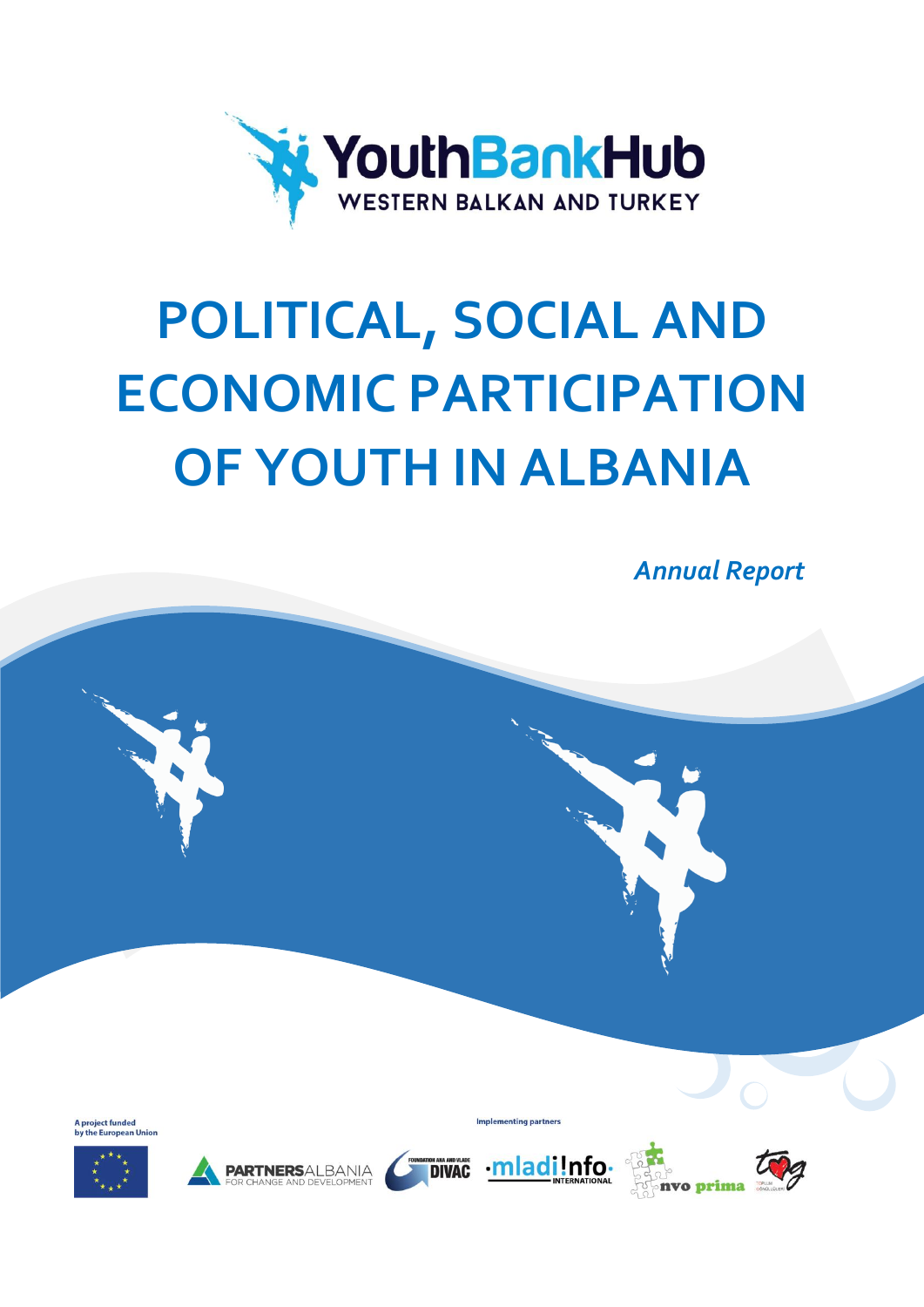

## **Table of Contents**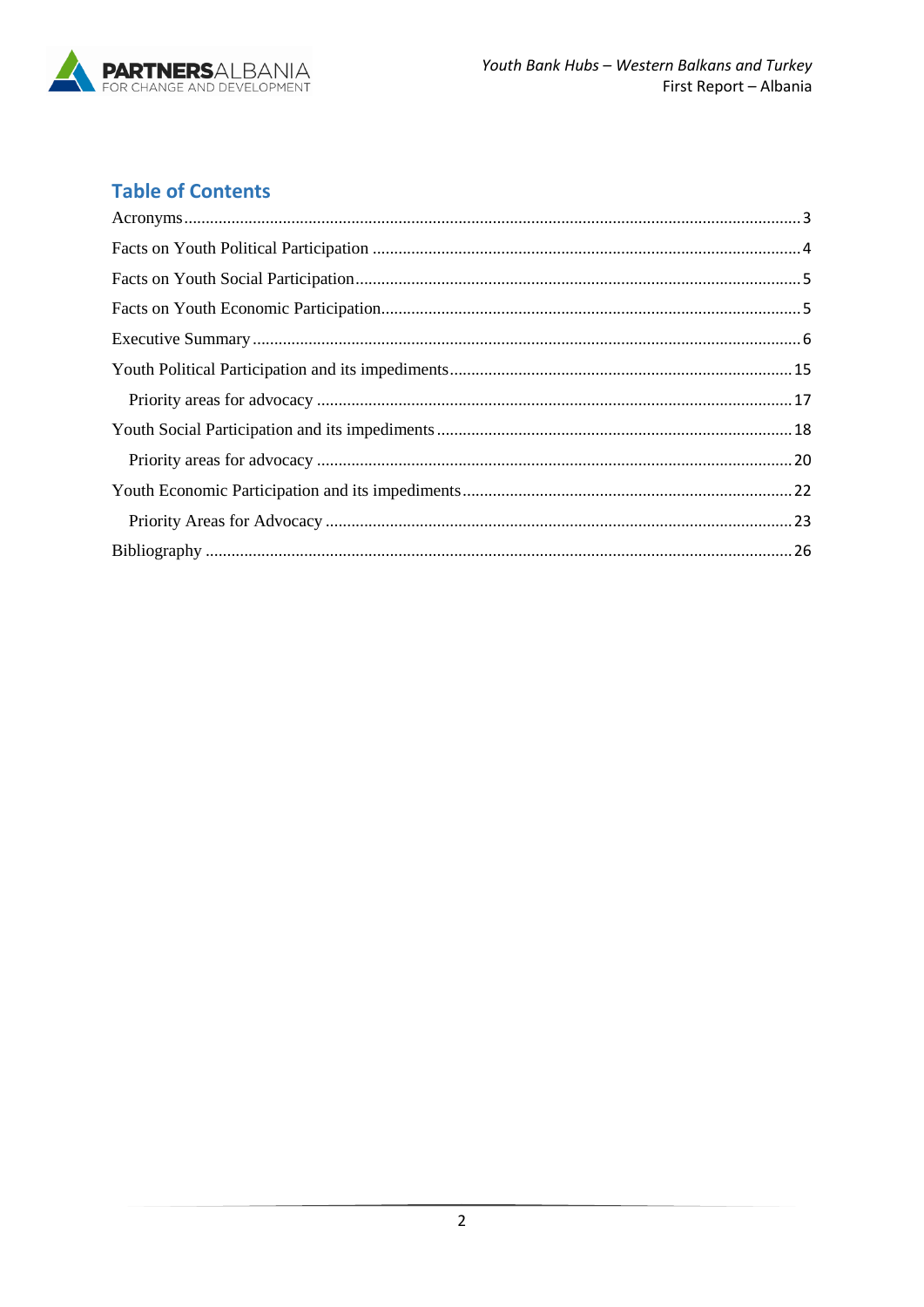

## <span id="page-2-0"></span>**Acronyms**

- ASCS AGENCY FOR THE SUPPORT OF CIVIL SOCIETY
- CEC CENTRAL ELECTION COMMISSION
- CSO CIVIL SOCIETY ORGANIZATION
- CSR CORPORATE SOCIAL RESPONSIBILITY
- EBRD EUROPEAN BANK FOR RECONSTRUCTION AND DEVELOPMENT
- EU EUROPEAN UNION
- GDP GROSS DOMESTIC PRODUCT
- GNI GROSS NATIONAL INCOME
- ILO INTERNATIONAL LABOR ORGANIZATION
- INSTAT ALBANIAN INSTITUTE OF STATISTICS
- IPA INSTRUMENT FOR PRE-ACCESSION
- MDGs MILLENIUM DEVELOPMENT GOALS
- NESS NATIONAL EMPLOYMENT AND SKILLS STRATEGY
- NSDI NATIONAL STRATEGY FOR DEVELOPMENT AND INTEGRATION
- NYAP NATIONAL YOUTH ACTION PLAN
- ODA OFFICIAL DEVELOPMENT AID
- OECD ORGANIZATION FOR ECONOMIC COOPERATION AND DEVELOPMENT
- SAA STABILIZATION AND ACCESSION AGREEMENT
- SDGS SUSTAINABLE DEVELOPMENT GOALS
- UN UNITED NATIONS
- UNDP UNITED NATIONS DEVELOPMENT PROGRAM
- UNFPA UNITED NATIONS POPULATION FUND
- UNICEF UNITED NATIONS CHILDREN'S EMERGY FUND
- US UNITED STATES
- USAID UNITED NATIONS AGENCY FOR INTERNATIONAL DEVELOPMENT
- VET VOCATIONAL EDUCATION AND TRAINING
- WB WORLD BANK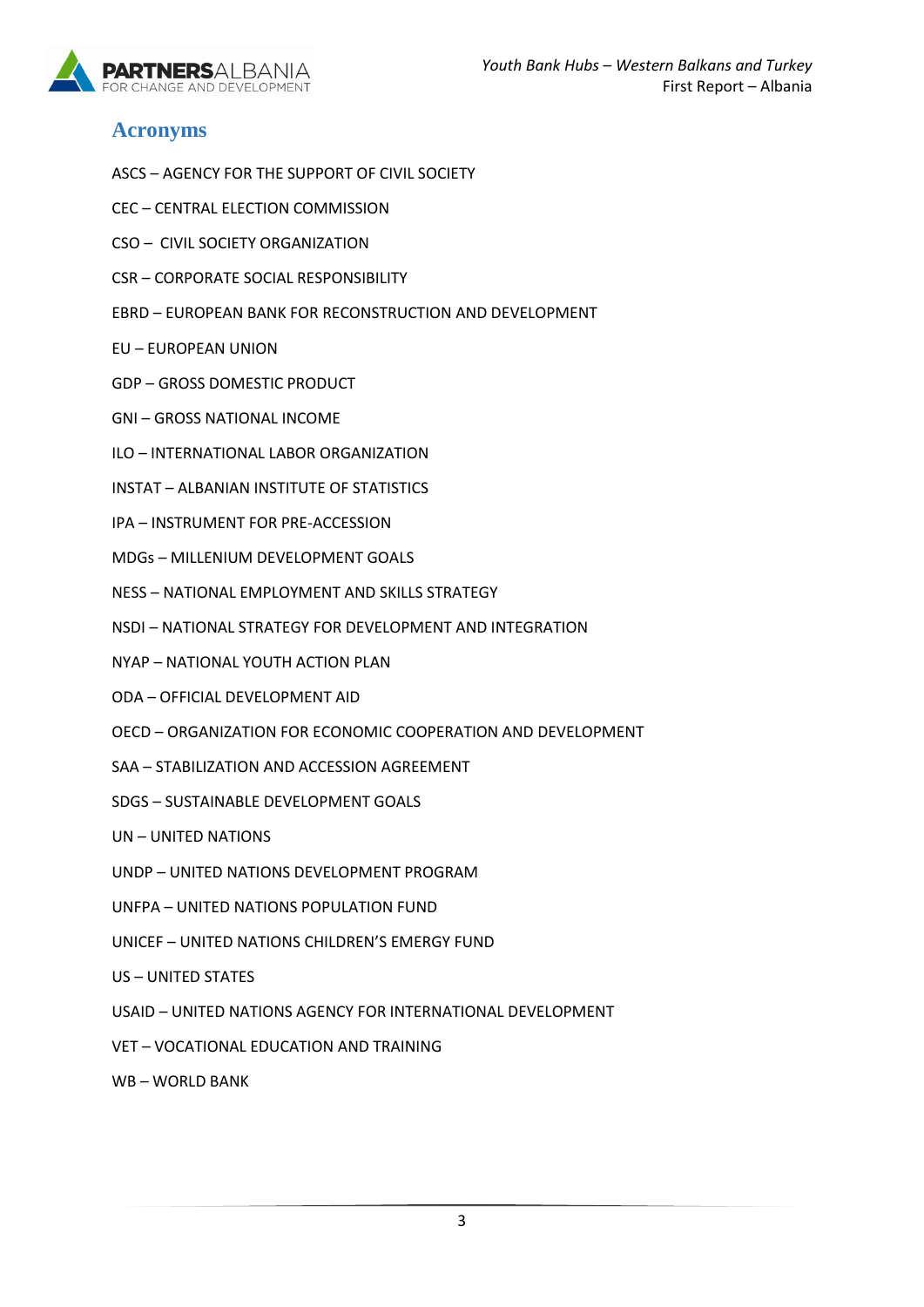

## <span id="page-3-0"></span>**Facts on Youth Political Participation**

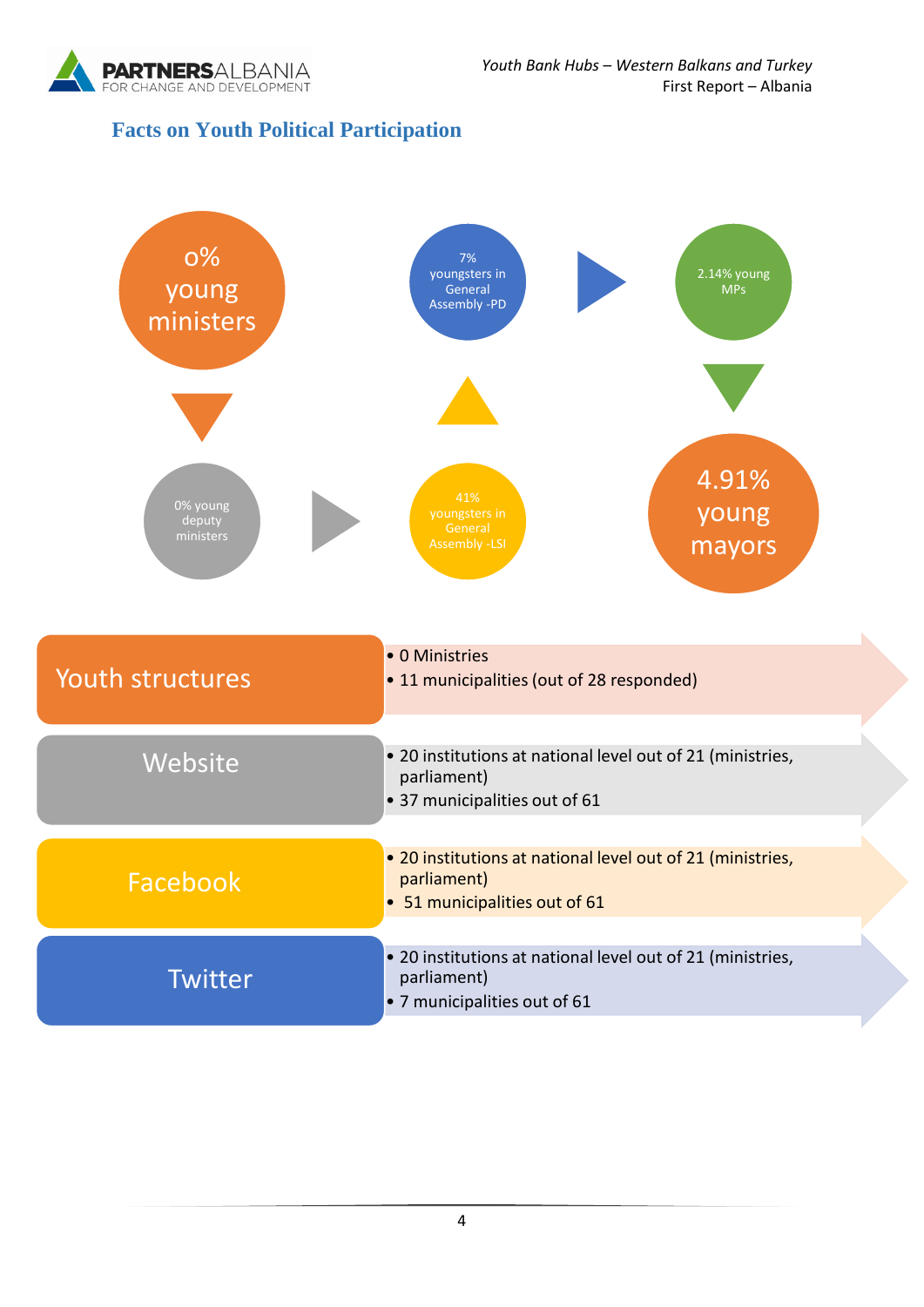

## <span id="page-4-0"></span>**Facts on Youth Social Participation**



## <span id="page-4-1"></span>**Facts on Youth Economic Participation**

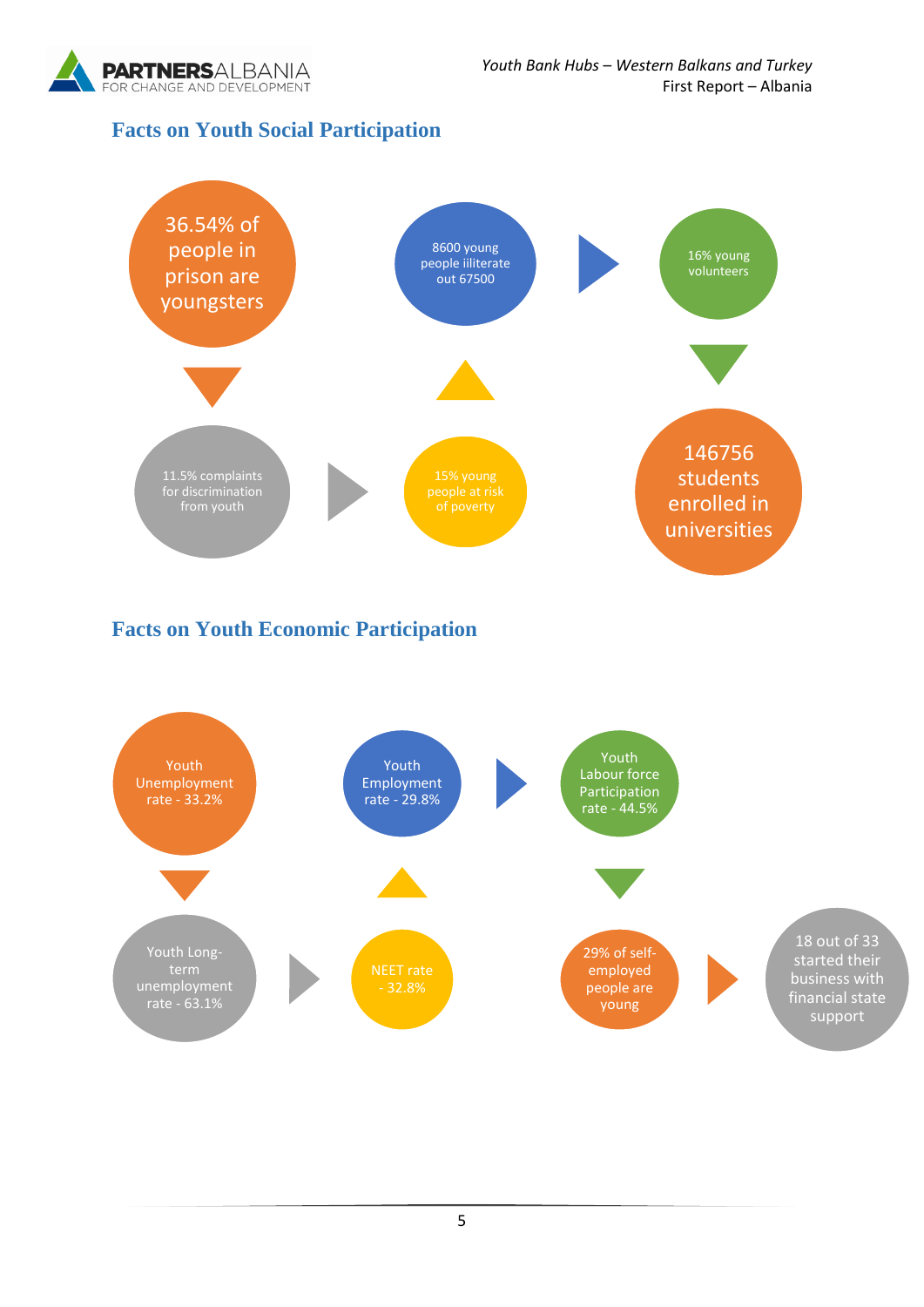

## <span id="page-5-0"></span>**Executive Summary**

Population under the age of 30 represents about 40% of the total population in Albania. Meanwhile, youth (15-29) constitutes about 25% of the whole population in Albania  $(INSTAT, 2016)$ . Notwithstanding, youth<sup>1</sup> participation in social, political and economic spheres remains low. Under the present circumstances, without interventions, young women and men in the Albania are likely to remain outsiders to policy-making, and therefore unable to influence own social and economic positions.

This report highlights the political, social and economic situation of young people accompanied with certain advocacy recommendations related to each field. The assessment of data on political, social and economic participation of youth focused to gather some important and particular data in each field, which could draw out an overview of the overall situation. Below each session of youth participation in aforementioned fields are listed several advocacy interventions and policy recommendations. Each indicator on the assessment report is based on secondary data. Firstly, through desk research are collected official data from relevant national and international public institutions, data from reports conducted by reliable international institutions/foundations. Secondly, since for many indicators there is lack of data, Partners Albania has sent requests for information to the responsible institutions in Albania. Some data are not updated yet for 2016, because the responsible institutions have not carried out the official data.

Despite the progress during last 25 years, macroeconomic figures show that there are several challenges to overcome in the forthcoming years in each of the three areas. The average unemployment rate is *17,9%,* while the youth unemployment rate is higher, respectively *33.2*% (INSTAT, 2015). With regards to the economic status, *15%* of young population is at risk of poverty (INSTAT, 2015). There are significant disparities from rural to urban settings regarding infrastructure, access to services, and income. About 32.8% of young people are neither in employment, education or training (INSTAT, 2015). The high percentage of NEET accompanied with a high percentage of young people in prisons (*36.54%*) should be an alarm for decision makers to develop mechanisms and tools with the aim of involving youngsters in the society such as in sports, arts and other activities and turn them from a contingent of crime into decent citizens of future. The percentage of young people in prisons differs

<sup>1</sup>  $<sup>1</sup>$  Young people are individuals aged from 15 to 29, based on EUROSTAT definition.</sup>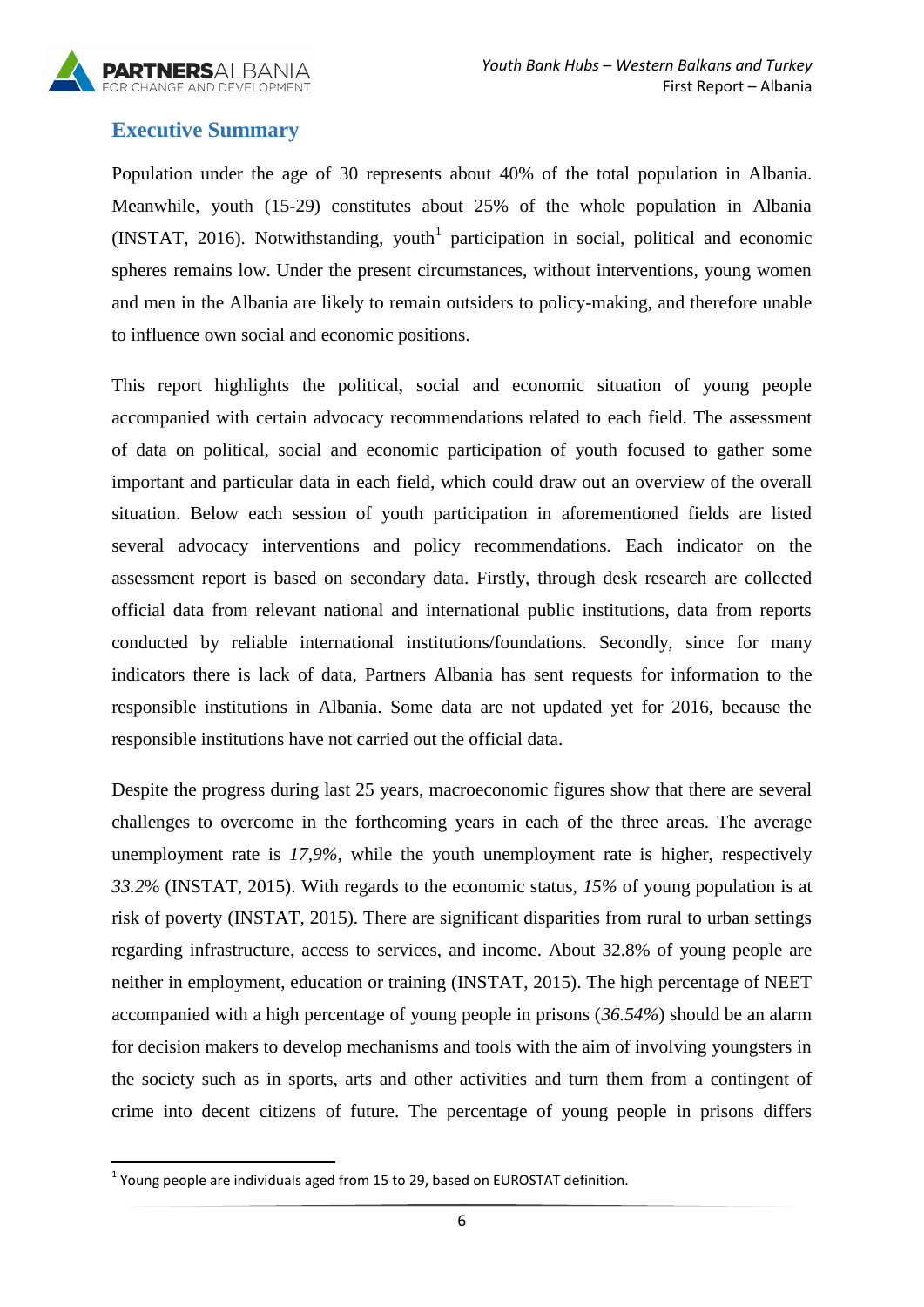

according to gender. *99%* of youngsters in prisons are males and only *1%* are females. Thus, the strategy should be adapted targeting youngsters in two different approaches based on this fact.

Referring to the literacy of young people in general, the 2011 census recorded 8.6 thousand young people aged 15-29 who cannot read and write. Another topic to be mentioned is the lack of social engagement in internships, volunteer activities etc. Regarding youth involvement in civil society organizations should be highlighted that there is a lack of capacity in terms of leadership, management, and funding for CSOs that consist of young people, which renders these organisations ill-equipped for surviving in an environment where they face several constraints. Even though in overall the educational level of the Albanian youth is increasing rapidly, but still there are many challenges to overcome. Lack of jobs exist not only for young people with secondary level of education but the problem deepens even more for those with high level of education, who do not have many job opportunities for their level and/or fields of expertise, because there is a mismatch of the education system and the job market. Informality and black market in the economy – estimated around 30% of GDP (Boka  $\&$  Torluccio, 2013) – drags job creation and lowers the conditions of those already employed.

Furthermore regarding political participation, data show that there is a very low percentage of young people in executive positions such as ministers, deputy ministers in central government as well as in municipalities. There is lack of youth structures attached to ministries and municipalities, and as a consequence a reduced participation in decision making. Regarding interaction and accountability from public institutions side, Partners Albania monitored the online tools they use to communicate with the public. There is quite an obvious difference between ministries and municipalities. Therefore, institutions on national level take care much more about public relations than institutions on local level. Even those municipalities that have established tools such as website, facebook, twitter reflect no content and interactions with public in their pages.

There is a paragraph within the Youth Policy in Albania document by the Council of Europe that synthesizes some of the above mentioned challenges: "*Albania has a growing economy but, for at least three reasons, an unfavourable position for young people: the extensive informal and black market; the disproportionate number of graduates compared to the* 

7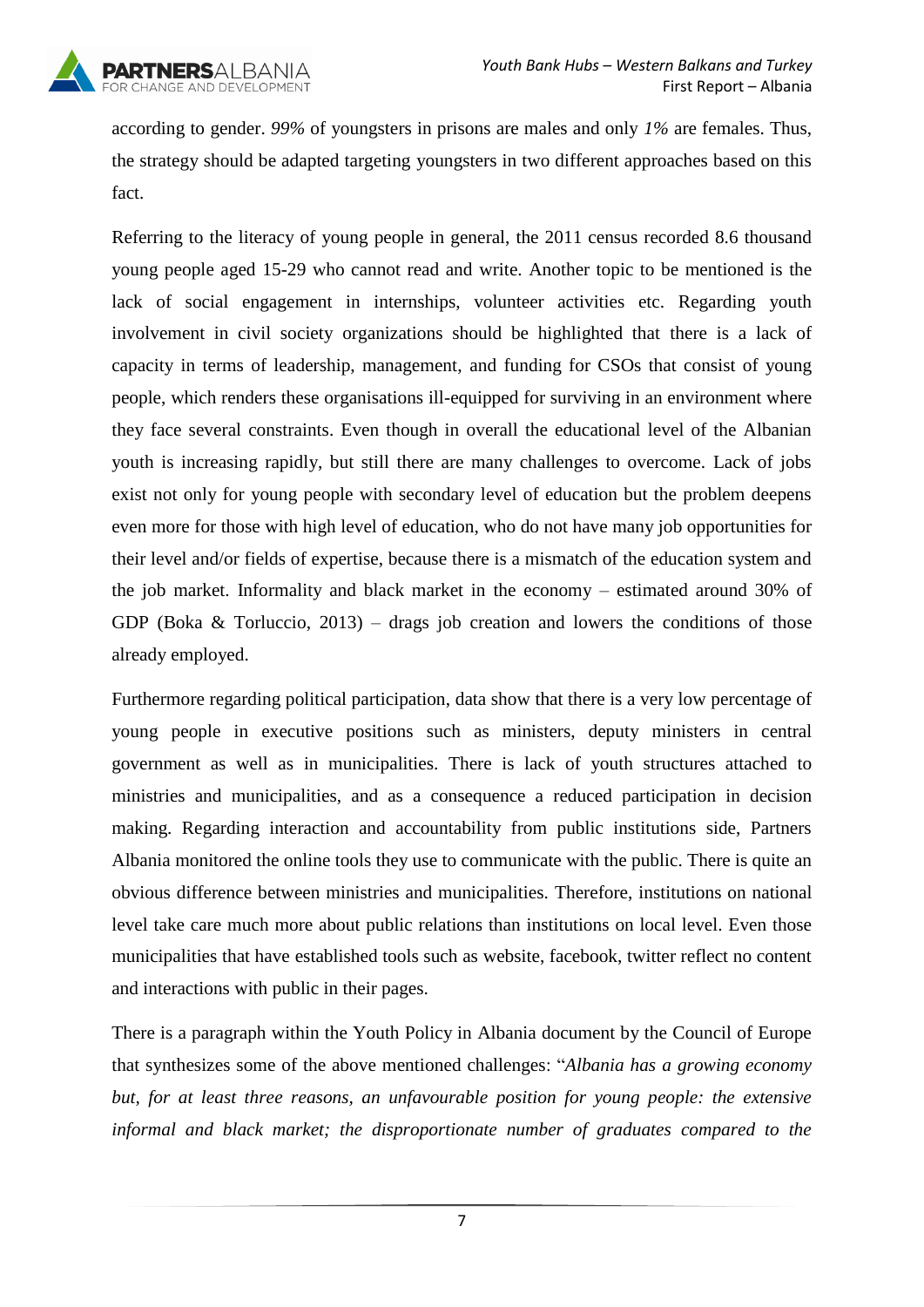

*number of jobs requiring that level of qualification; and the fact that age, rather than qualification, remains a key factor in seniority*". (Council of Europe, 2012; p.114).

In view of the fact that youth constitutes between *a third and a half* of Albania's population, youngsters are called to play a major role in its country's development. For this to happen, though, work is needed in several areas.

With regards to low political participation, there is a need to revise and strengthen the legal/ institutional framework of the country at all levels, from national to local, as well as to rethink the governance mechanisms and processes at the core of these institutions in order to bring youngsters on board and to create youth structures attached to local and central government. The reform process of this framework should definitely involve youth. Reforms regarding political participation of youngsters, such as defining a quota in parties' lists through amendment of the Electoral Code, such as every fifth candidate should be a young person under 30 years old. Additionally, the respective institutions should be pushed to publish data and percentages of young people participation in election and young people elected at local and central government. The same should be done for CSOs, because there is lack of published data on CSOs led by youth and composed by youth.

In terms of social participation, there is a need to lower the ratio of young people in prisons through a long-term strategy. The enhancement of extracurricular activities such as sports clubs, arts, where youngsters can share common interests and can be engaged in social life rather than crime and illegal activities. The creation of public spaces provided for cultural, sports activities especially for young people would be helpful. In order to raise the quality of education while making it more aligned to market needs, it is a must to undertake an exhaustive revision of curricula, enhance teachers' delivery standards, increase youth ratios of completion of education and vocational trainings.

Some steps forward should be undertaken also regarding economic participation. Firstly there is an undeniable need to strengthen the mechanisms for job search and job access, investing in occupational services and providing job search-skills building; on the other hand, to create an enabling environment for development of self-employment initiatives, building entrepreneurial skills as well as easing access to credit. It is important not only to establish more start-up funds for youth entrepreneurs, but also to make efforts in promoting these kind of schemes for all youngsters that live in the territory of Albania. VET appears as a promising opportunity to build skills and competences of youth according to labour market's needs. A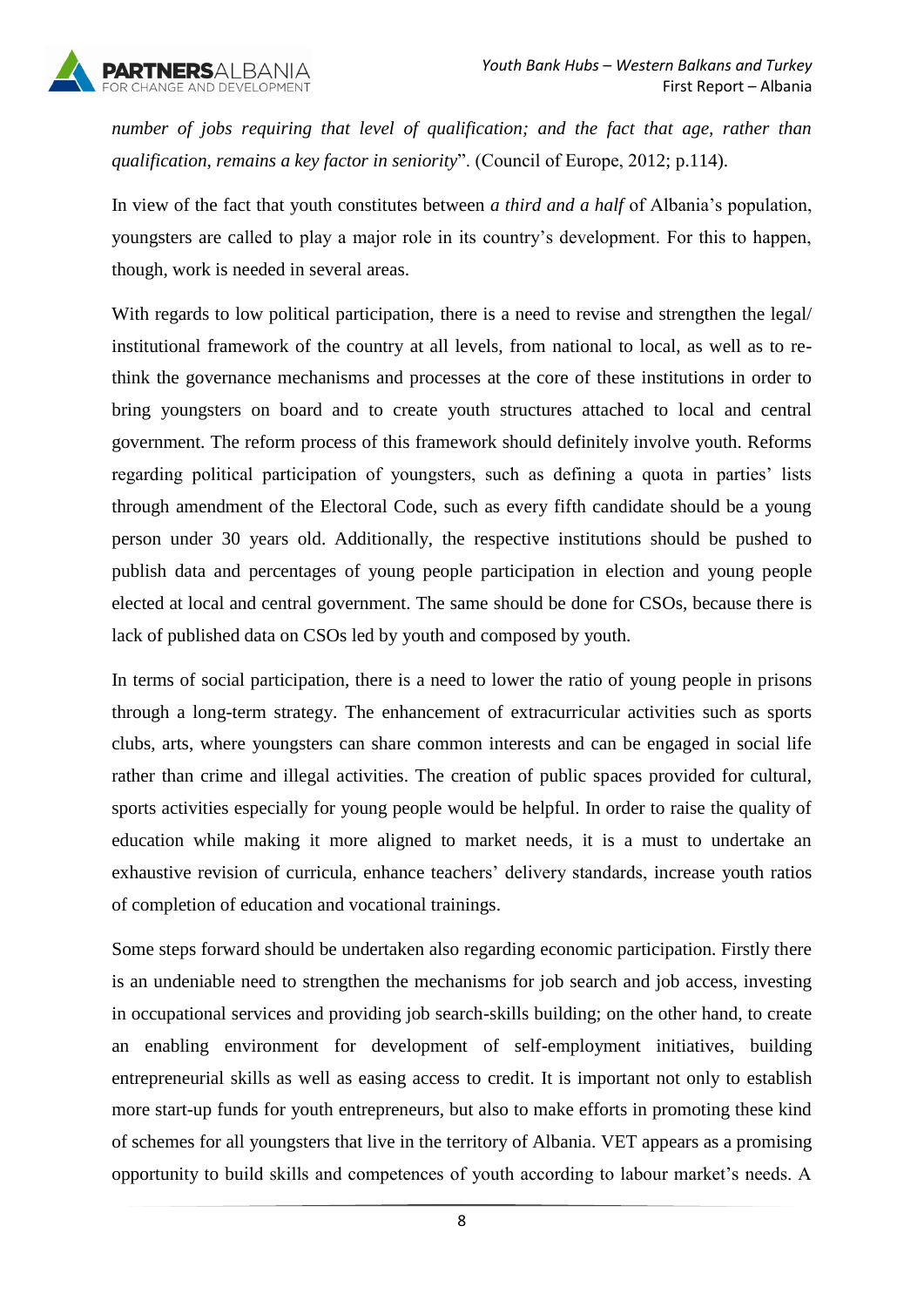

country with skilled human resources is more prone to retain its factories as well as to receive investment for further development. Thus, in turn would be accompanied by the creation of jobs.

## **Policies/Legal Framework**

The legal framework regulating social inclusion, economic and political participation is wide and varied, as are policies in these fields. A review of them deems as essential the following regulations and policies.

#### **Within the International level**:

Albanian economic and social inclusion strategies are influenced by and benefit from European-level frameworks and policies, the most important ones being:

- o *EU Youth Strategy* which strongly advocates for "youth work", a holistic concept that goes beyond employment and covers different aspects of youth personal development. As defined in the EU Youth Strategy website, it is about "*empowerment, emancipation, responsibility and tolerance […] is also defined by its broader more societal aims which are participation in democratic societies, prevention and social inclusion and cohesion"* (European Commission, 2014, p.54).
- o *Europe 2020 [Strategy](http://ec.europa.eu/europe2020/index_en.htm) for Smart, Sustainable and Inclusive Growth* intends to lift 20 million people out of poverty, fight social exclusion, and foster employment. The flagship initiatives under this strategy are the Platform against Poverty and Social Inclusion and the Agenda for New Skills and Jobs.
- o *EU Social Inclusion Strategy 2015-2020 –* is rooted on the National Action Plan for Social Inclusion 2007-2016, which defines mechanisms and strategies for social inclusion throughout the life cycle of individuals: children, people of working age, older people, people with disabilities, and communities. Moreover, it is supported by the PROGRESS programme, a financial instrument aiming at policy development in five strategic areas: employment, social inclusion and protection, working conditions, anti-discrimination, and gender equality.
- o *EU Strategy for Sustainable Development* renewed in 2006, fosters an overarching, inclusive development in pursuit of MDGs/SDGs. Amongst the different policies it includes, there is a particular focus on social inclusion.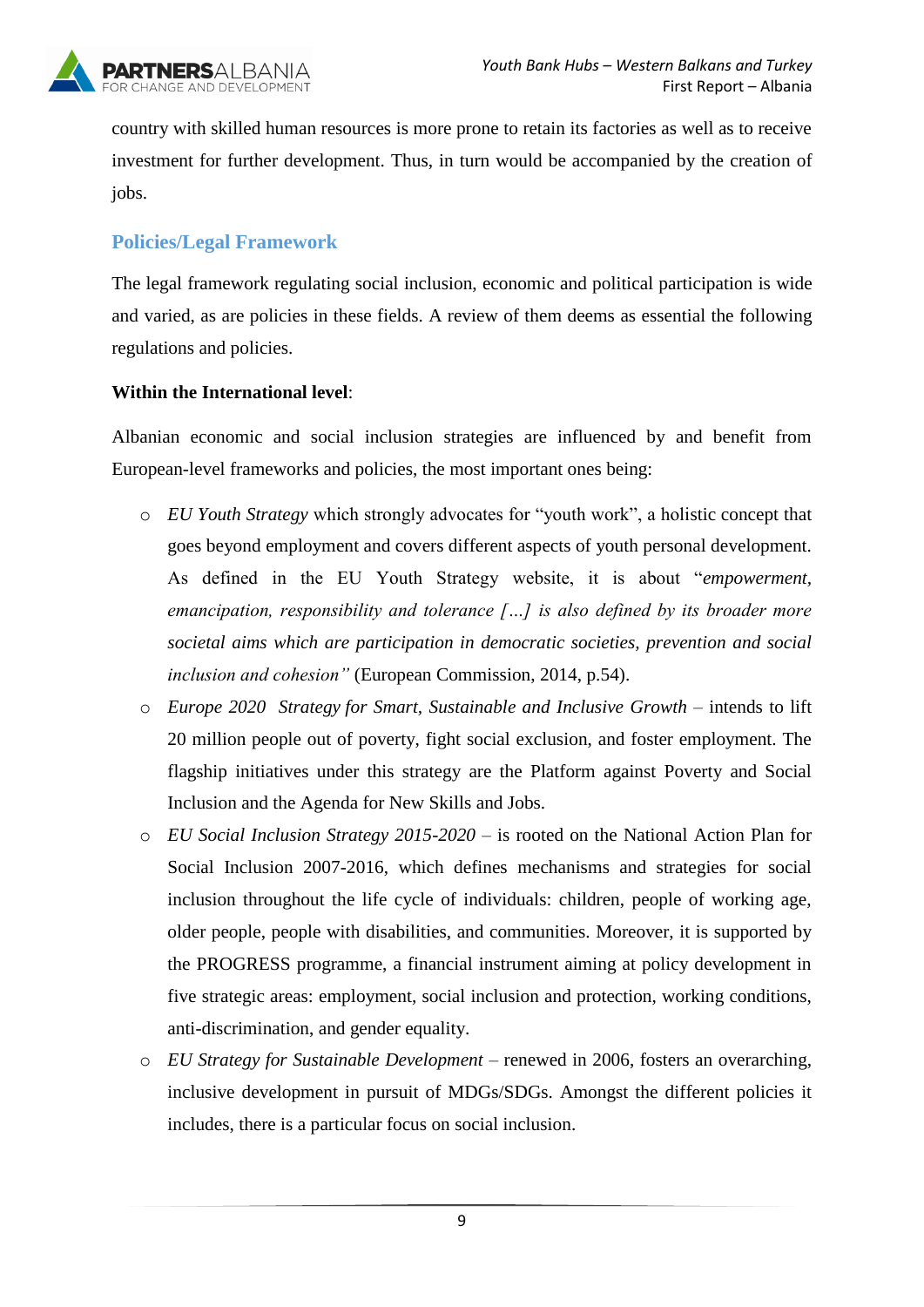- o *Instrument for Pre-Accession (IPA)*, 2007, and Stabilization and Accession Agreement (SAA) signed in 2006, guide Albania's reforms in different policy areas aiming at achieving the country's EU membership.
- o In November 2012, the Parliament ratified the *UN Convention on the rights of persons with disabilities*, signed in 2009.

#### **Within the Albanian framework**:

- o *National Strategy for Development and Integration 2014-2020* (NSDI) defines an integrated approach for the socio-economic development of the country as well as for the integration in the EU. The impact the NSDI is seeking is threefold: firstly, a greater economic development through enhancing the job markets, strengthening education services – including vocational trainings and voluntarism- and minimizing the informal economy. Secondly, it aims at turning economic growth into social welfare, through investing in public services that further inclusion, cohesion, and quality of life. The third axis of the strategy is based on strengthening governance, democracy and rule of law parameters.
- o *Employment and Skills Strategy 2013-2020 –* is aimed at building a more educated and skilled workforce according to the job market needs, as well as to boost job creation capacity in the country. Priority policies are identified: a) foster decent job opportunities through effective labour market policies; b) offer quality vocational education and training to youth and adults; c) promote social inclusion and territorial cohesion; and d) strengthen the governance of the labour market and qualifications system.
- o *Social Protection Strategy 2015-2020 –* designs a plan for building a social protection system where individuals are empowered, vulnerable groups are provided with opportunities to become more autonomous, and mechanisms for prevention and reintegration into society are in place.
- o *National Youth Action Plan 2015-2020 –* is the plan within the NSDI that targets the specific social and economic needs for youth. Considering youth constitutes a third of total population and around 40% of the workforce of the country, the Action Plan aims at designing transversal policies for the full integration of youth in schemes of health care, education, social work, and political participation, in order for them to become active member of society in all its facets. These action plan is based on six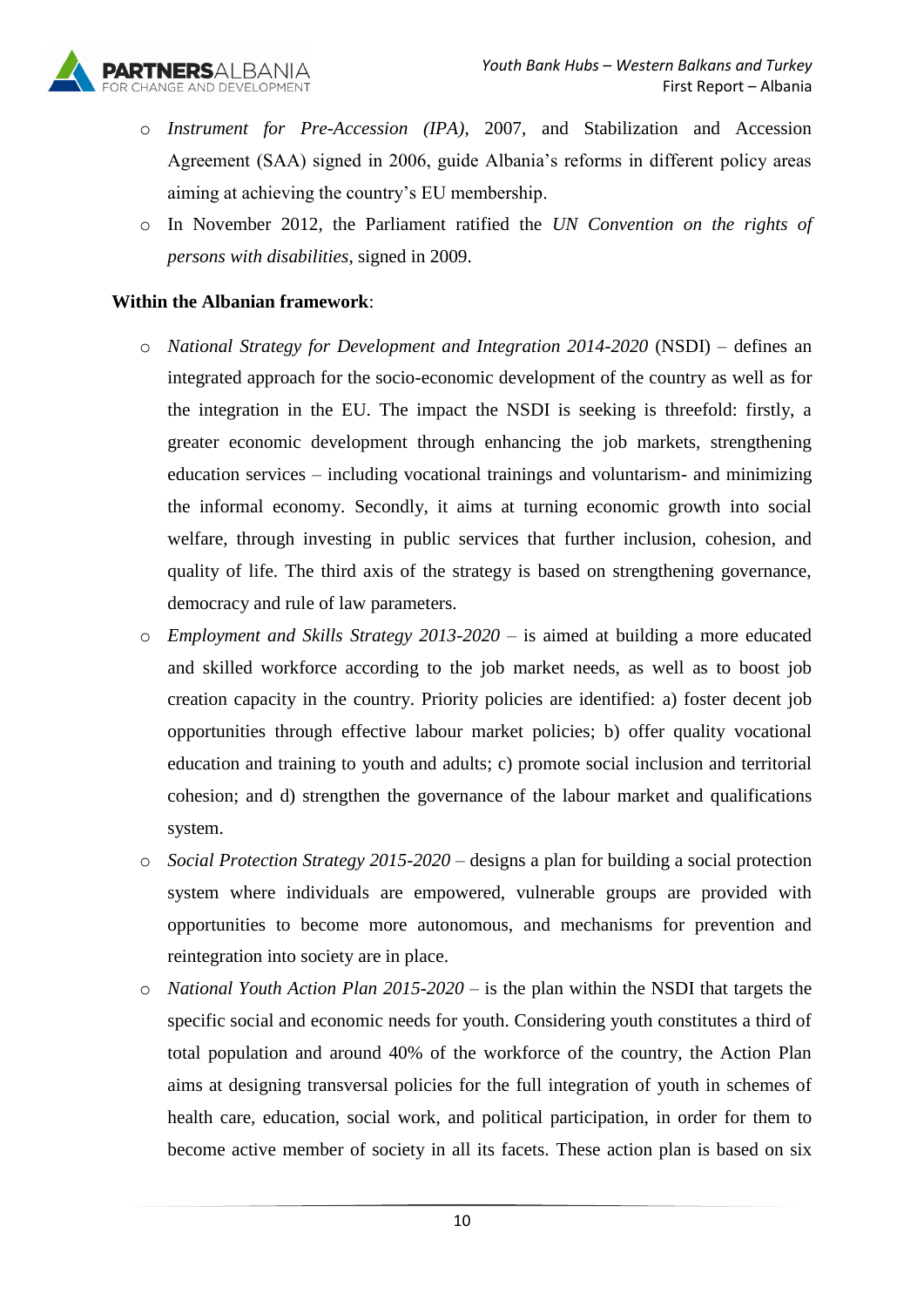strategic objectives such as: Youth promotion and participation in democratic processes/decision making; Youth employment promotion through effective labor market policy; Health, Sport and Environment; Youth Education; Social Protection; Culture and Volunteerism.

- o *National Action Plan for Integration of Roma and Egyptians* (within NSDI) builds on the National Action Plan 2010-2015 – The decade of Roma Inclusion. The plan is based on a comprehensive approach targeting minorities with the objective of their inclusion. Therefore, policies range from basic services such as health, education, employment, and housing; to more sophisticated ones such as the protection of their cultural heritage.
- o *The Law "On gender equality in society"* (adopted in 2008) and its further development through the amendments introduced in 2012. They introduced a 30% representation quota for women in candidate lists for election, at both local and Parliament levels; increased the fines for political parties' lists not meeting the requirement; introduce requirement of this 30% quote to be respected within the first three positions of the list.

#### **Main stakeholders**

Social inclusion and political & economic participation are three fields that require a multilevel, multi-sectorial approach to be dealt with. Therefore, there are several stakeholders involved in policies and projects regarding these three fields, from public to private actors, from national to local level. The key players in these areas are:

#### **National level**:

- o The Ministry of Youth and Social Welfare it is the lead Ministry in developing legislation, as well as in executing policies related to employment, VET, social protection and youth.
	- $\blacksquare$ The National Employment Service
	- The State Social Service
	- Youth Consultation Board
- o The Ministry of Education and Sports
	- The National Agency for VET and Qualifications
	- The National Centre for Continuous Learning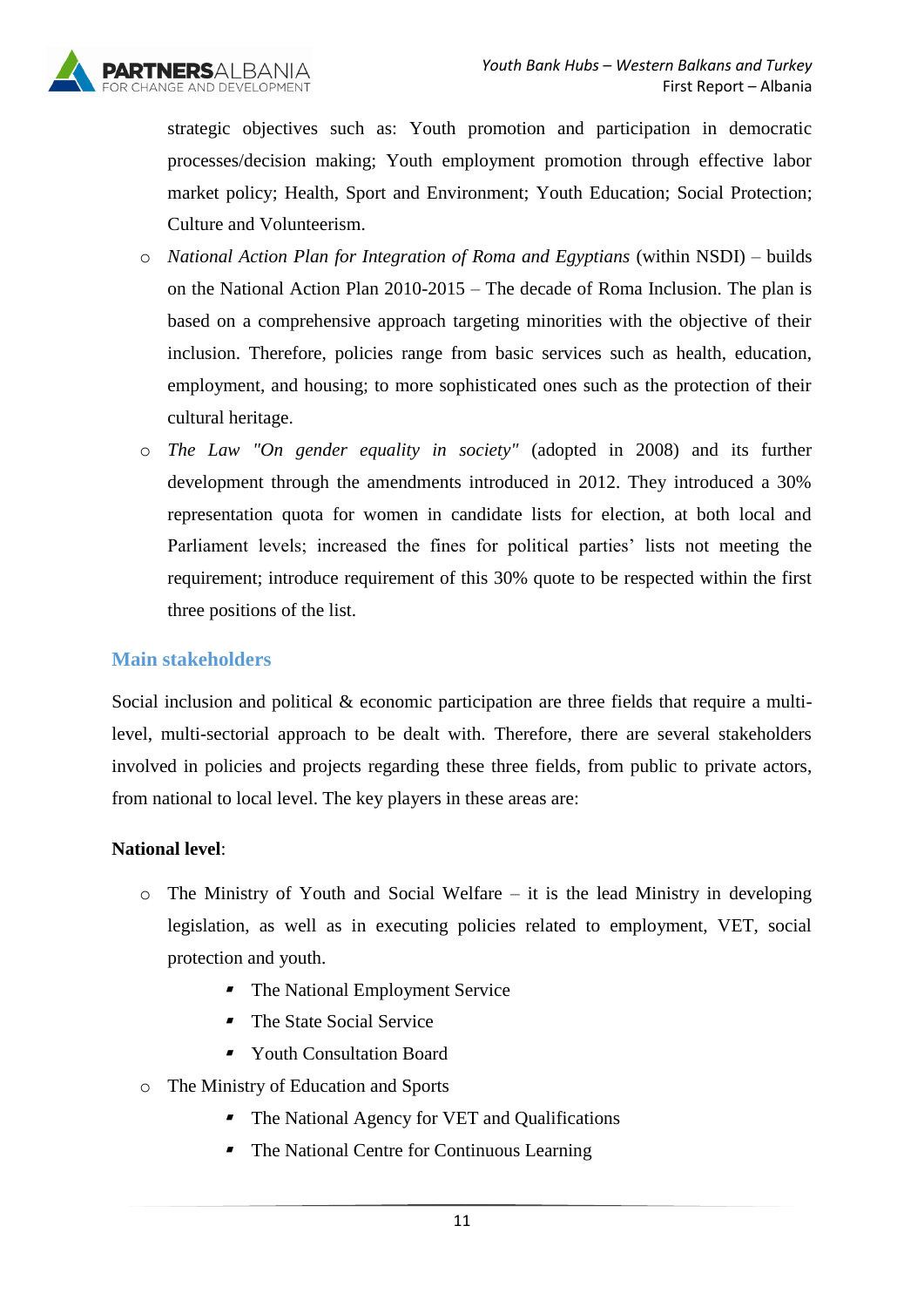

- o The Ministry of Finance
- o The Ministry of Economy
	- **Social Business Promotion Agency**
- o The Ministry of Health
- o The Ministry of Culture
- o The National Institute of Statistics
- o National Youth Service and Regional Youth Services
- o Albanian Agency for the support of Civil Society (ASCS )
- o Political parties: The three largest political parties in Albania created their respective youth factions, even though their activity level remains pretty low or inexistent in some cases.
	- FRESSH **–** the Albanian Euro socialist Youth Forum,
	- LRI Youth Movement for Integration is a political youth organization of the Socialist Movement for Integration.
	- **FRPD** Youth Forum of Democratic Party
- o Albanian Youth Council
- o Albanian Youth Parliament
- o Student Governments and Student Councils
- o There are many organizations, foundations, associations, youth activist groups promoting youth decision making, such as :
	- Network Albanian Students Abroad (AS @ N)
	- Albanian Youth Council
	- Albanian Youth Parliament
	- **Action Plus**
	- **Gender Alliance for Development**
	- $\blacksquare$ Center for the Rights of Children
	- Albanian Association of the United Nations
	- SIFE Albania
	- KRIIK Albania etc.

#### **International level**

- o UNDP, UNW, UNFPA WB. OECD, USAID, EC, IOM, ILO, Olof Palme Centre;
- o Embassies and development agencies of the European Union, the US, Switzerland, the Netherlands, Austria, Germany, Italy, Greece, among others.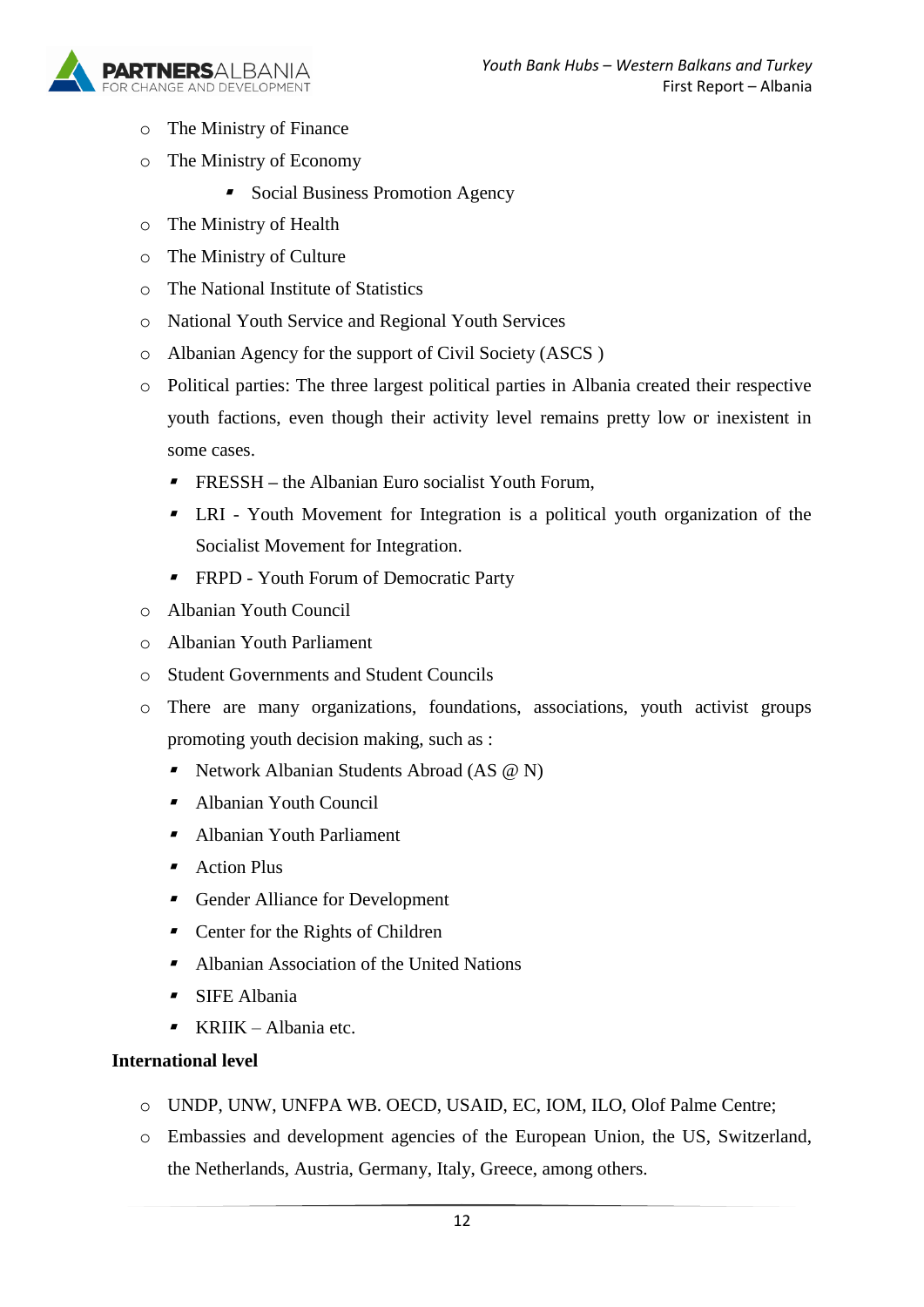

o Chambers of Commerce from foreign countries.

#### **Local level**

- o The regional departments / representations of the above mentioned national-level institutions play a role in the implementation of socio-economic inclusion policies at the regional and local level. Therefore, they are included as actors in the respective areas where they have a presence.
- o Local government institutions Regional Councils, Municipalities and Communeshold decentralized responsibilities regarding social inclusion.

#### **Private stakeholders**

- o Business associations, foundations from corporations (CSR) or philanthropy from business sector, and media play a role that is worth mentioning, since they can influence policy- and/or decision-making while they finance projects regarding socio-economic inclusion.
- o Civil society as a whole, but more specifically CSOs, and donors are essential stakeholders in the development of socio-economic inclusion policies, programs and projects. Since the fall of the communist regime, foreign aid flown into the country, either as financial assistance, or as technical cooperation in institutional reform, legislation design, capacity building for project implementation, or advocacy efforts.

#### **Funding**

Social inclusion and economic & political participation is achieved through several means ranging from the provision of basic social services such as health and education, to the development of specific programs targeting cohesion, exclusion, and minorities.

In addition to national resources funding strategies (table 1) on social, economic and political inclusion of youth, there are international resources Albania is benefiting from. The most important one is the EU's IPA Programme, which includes among its targeted areas of intervention social inclusion, youth, cohesion, education, VET, and skills development for accessing the job market. Other funding specifically supporting youth is that of UNICEF, or that of CSOs like Save the Children.

**Table** 1: Funding Programmes on Social Inclusion of Youth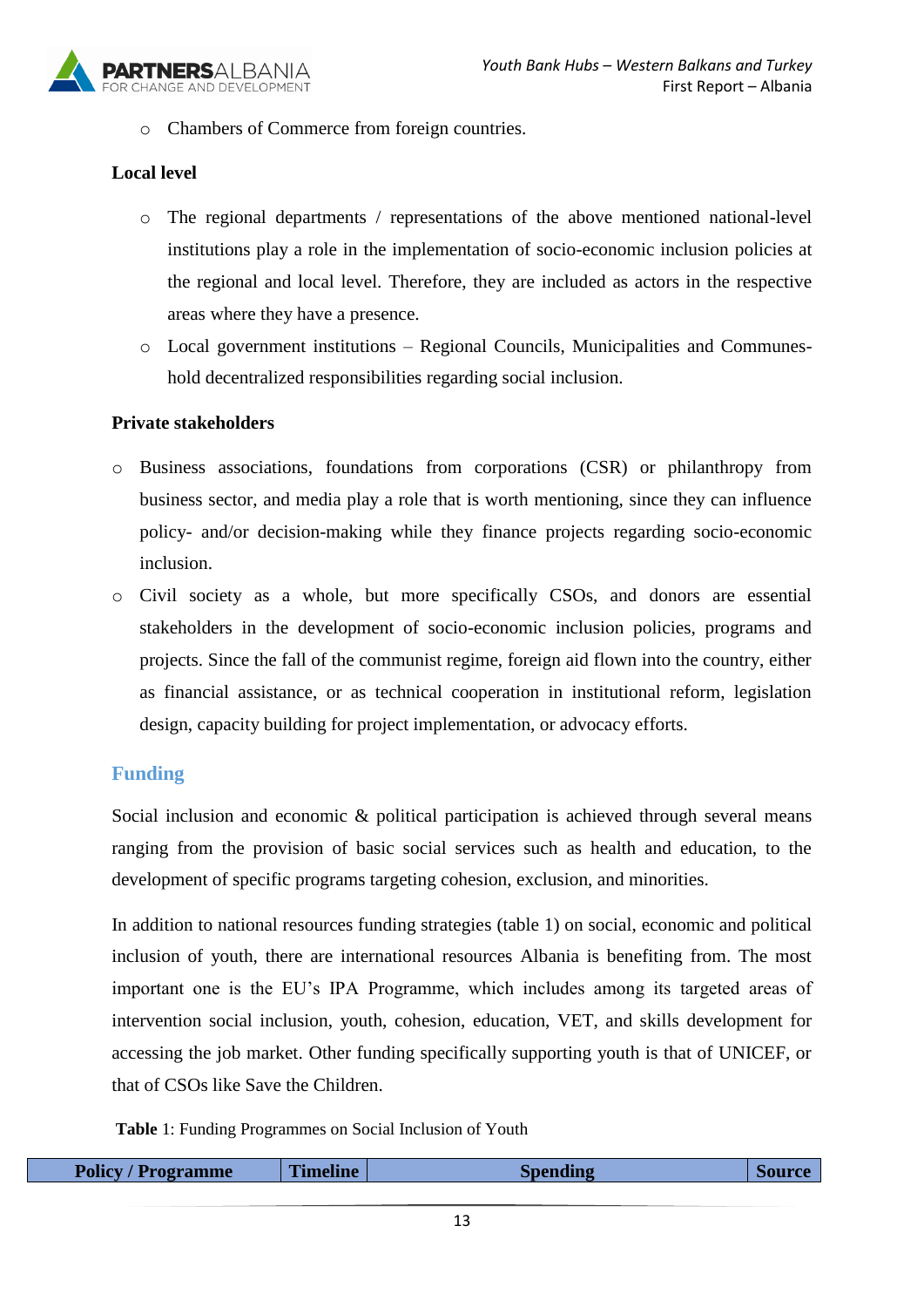

| Health as percentage of GDP                                          | 2013             | 5,9%                                                                                                           | <b>UNDP</b> |
|----------------------------------------------------------------------|------------------|----------------------------------------------------------------------------------------------------------------|-------------|
| Education as percentage of GDP                                       | 2013             | 3,3%                                                                                                           | <b>UNDP</b> |
| <b>Employment Promotion Fund</b>                                     | 2015             | 490 M ALL                                                                                                      | ALGov.      |
| Official Development Aid ODA                                         | 2014             | 2.1%                                                                                                           | <b>WB</b>   |
| <b>National Youth Action Plan 2015-2020</b>                          |                  |                                                                                                                |             |
| Strategic Objective no 1:                                            |                  | The total cost of the activities foreseen for this                                                             |             |
| Youth promotion and                                                  |                  | objective is ALL 1,048,928, of which 52% is                                                                    |             |
|                                                                      |                  | covered by the state budget and 48% remains                                                                    |             |
| participation in democratic                                          | $2015 -$         | uncovered but could be ensured from cooperation                                                                |             |
| processes/decision-making                                            | 2020             | with donors or stakeholders.                                                                                   |             |
| Strategic Objective no 2: Youth                                      |                  | The total cost of the foreseen activities is 6,166,247                                                         |             |
| <b>Employment Promotion Through</b>                                  |                  | ALL, of which 91% are covered by the State Budget                                                              |             |
| <b>Effective Labour Market Policy</b>                                | $2015 -$<br>2020 | and 9% are uncovered funds that could be sought                                                                | <b>NYAP</b> |
|                                                                      |                  | from cooperation with donors or stakeholders.<br>The total cost of the activities foreseen in this             |             |
| Strategic Objective no. 3: Health,                                   |                  | objective is 47,062,470,000 ALL, 59% of which are                                                              |             |
| Sport, and Environment                                               |                  | covered by the State Budget, 1% by the UNFPA and                                                               |             |
|                                                                      | $2015 -$         | 40% are uncovered costs that could be sought                                                                   |             |
|                                                                      | 2020             | through cooperation with donors and stakeholders.                                                              | <b>NYAP</b> |
| Strategic Objective no. 4: Youth                                     |                  | The total cost of the activities foreseen for this                                                             |             |
| Education                                                            |                  | objective is 6,166,247 ALL, 91% of which is                                                                    |             |
|                                                                      |                  | covered by the state budget and 9% uncovered costs                                                             |             |
|                                                                      | $2015 -$         | that can be sought through cooperation with donors                                                             |             |
|                                                                      | 2020             | and stakeholders.                                                                                              | <b>NYAP</b> |
| Strategic Objective no. 5: Social                                    |                  | The total cost of the planned activities in this                                                               |             |
| Protection                                                           |                  | objective is 164,005,000 ALL, of which 40% is                                                                  |             |
|                                                                      |                  | covered by the State Budget and 60% is uncovered                                                               |             |
|                                                                      | $2015 -$         | costs that could be secured through cooperation with                                                           |             |
|                                                                      | 2020             | donors or stakeholders                                                                                         | <b>NYAP</b> |
| Strategic Objective no. 6: Culture<br>and Voluntarism                |                  | The total cost of the activities planned in this<br>objective is 343,410,000 ALL, 60% of which are             |             |
|                                                                      |                  | covered by the state budget and 40% are uncovered                                                              |             |
|                                                                      | $2015 -$         | funds that can be sought through cooperation with                                                              |             |
|                                                                      | 2020             | donors or stakeholders.                                                                                        | <b>NYAP</b> |
| <b>National Employment and Skills Strategy</b>                       |                  |                                                                                                                |             |
| 2014-2020                                                            |                  |                                                                                                                |             |
| Strategic Objective A: Foster                                        |                  | The total cost of the actions planned in this strategic                                                        |             |
| decent job opportunities through                                     | $2014 -$         | objective is 15,770,000 USD throughout the period                                                              |             |
| effective labour market policies                                     | 2020             | 2014 - 2020.                                                                                                   | <b>NESS</b> |
| Strategic Objective B: Offer                                         |                  | The total cost of the actions planned in this strategic                                                        |             |
| quality vocational education and                                     | $2014 -$         | objective is 52,960,000 USD throughout the period                                                              |             |
| training for youth and adults                                        | 2020             | 2014 - 2020.                                                                                                   | <b>NESS</b> |
| Strategic Objective C: Promote                                       |                  | The total cost of the actions planned in this strategic                                                        |             |
| social inclusion and territorial                                     | $2014 -$         | objective is 18,000,000 USD throughout the period                                                              |             |
| cohesion                                                             | 2020             | 2014 - 2020.                                                                                                   | <b>NESS</b> |
| Strategic Objective D: Strengthen<br>the governance of labour market | $2014 -$         | The total cost of the actions planned in this strategic                                                        |             |
| and qualification systems                                            | 2020             | objective is 6,900,000 USD throughout the period<br>2014 - 2020.                                               | <b>NESS</b> |
|                                                                      |                  | NOTE: Table created by Partners Albania with information retrieved from UNDP, NYAP, NESS, Albania's government |             |
| website.                                                             |                  |                                                                                                                |             |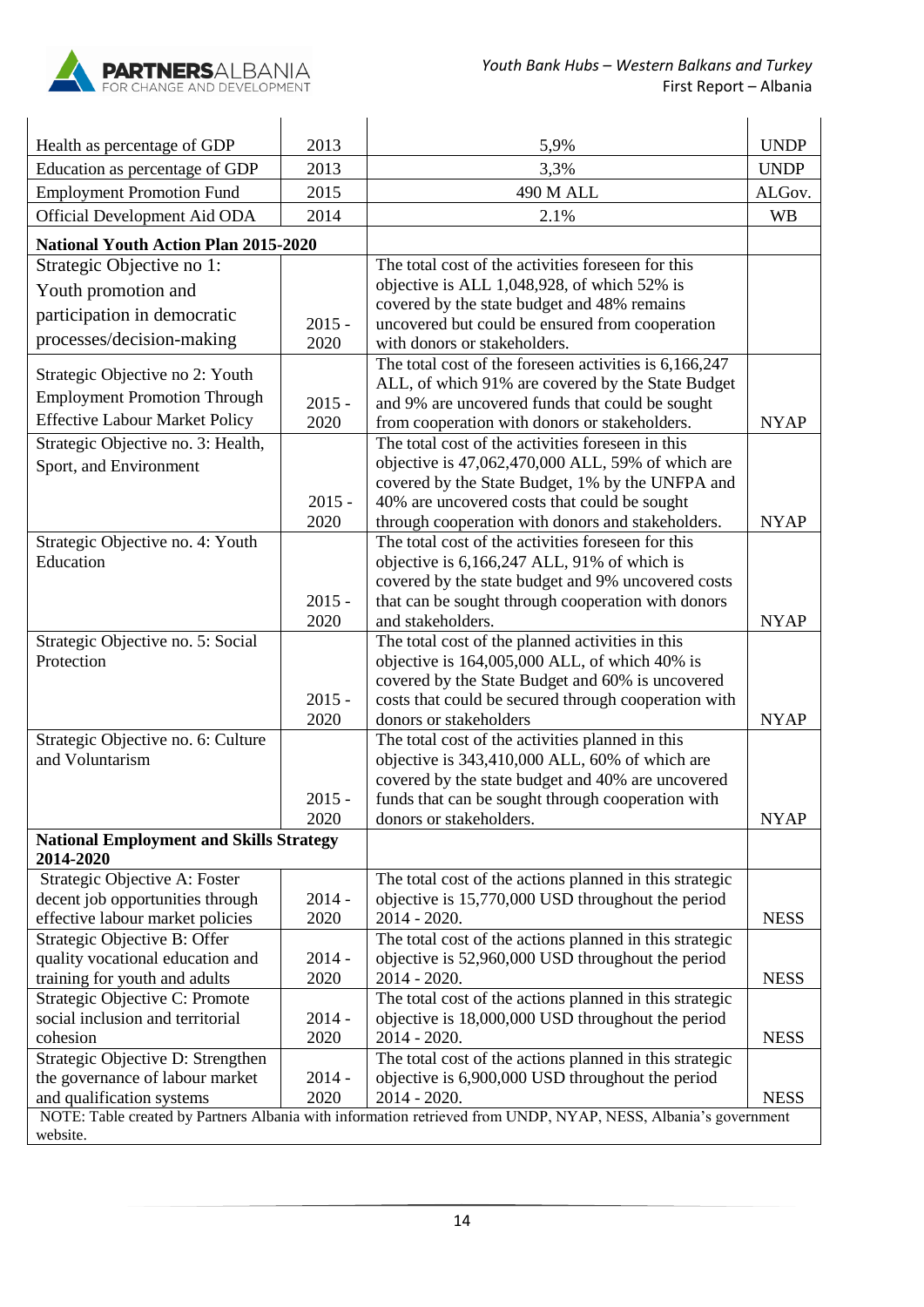

## <span id="page-14-0"></span>**Youth Political Participation and its impediments**

Albania undergone a long path in order to enhance the democratic standards of the country. The process has been driven from within as well as influenced from the outside. The process to access the EU is a major driver for change in the democracy field – i.e. the Law "On gender equality in society". Furthermore, the European integration process is enhancing a trend for public institutions and political stakeholders to look at youth as a social group worth taking into account in the political sphere. However, Albania's political and social systems are still in transition from a past where political participation was not encouraged – some of these features remain present nowadays such as "A lack of democratic tradition, weak institutions and weak civil society […] criminalization, corruption and the shadow economy" (Friedrich Ebert Stiftung, 2015; page 20).

Population under the age of 30 represents about one third of the total population in Albania. Notwithstanding, youth participation in both social and political spheres remains low. According to data from a study conducted by the Friedrich Ebert Foundation in South Eastern Europe, 35.8% of youth participate in some way in politics and 27.7% are active in civil society (Friedrich Ebert Stiftung, 2015). Youth participation in youth forums of political parties might be considerable, but there is lack of participation in executive and decision making positions. The new government, established in September 2013, had 21 ministers (including the prime minister and the deputy prime minister), but no one of them was younger than 30 years old. Also, no one from the deputy ministers were younger than 30 years old. The percentage of MPs under 30 was 2.14% (2 females, 1 male). Meanwhile, the percentage of nominated young people to the parliament was 34.64% (48% females; 52% males)<sup>2</sup>. It is obvious that there is a high discrepancy between the nominated young people and elected ones. And this phenomena might happen because the young people are put in the end of nomination lists sent by parties to the CEC, which decreases the chances to be elected. Another fact that shows the low participation on decision making is the lack of youth structures attached to ministries.

In terms of decision making at local level, 4.91% (3 out of 61) of mayors were under 30 years old. Another indicator estimated as important was youth participation in general assemblies of big political parties. The general assembly of socialist movement for integration is

 2 Official Request addressed Central Election Commission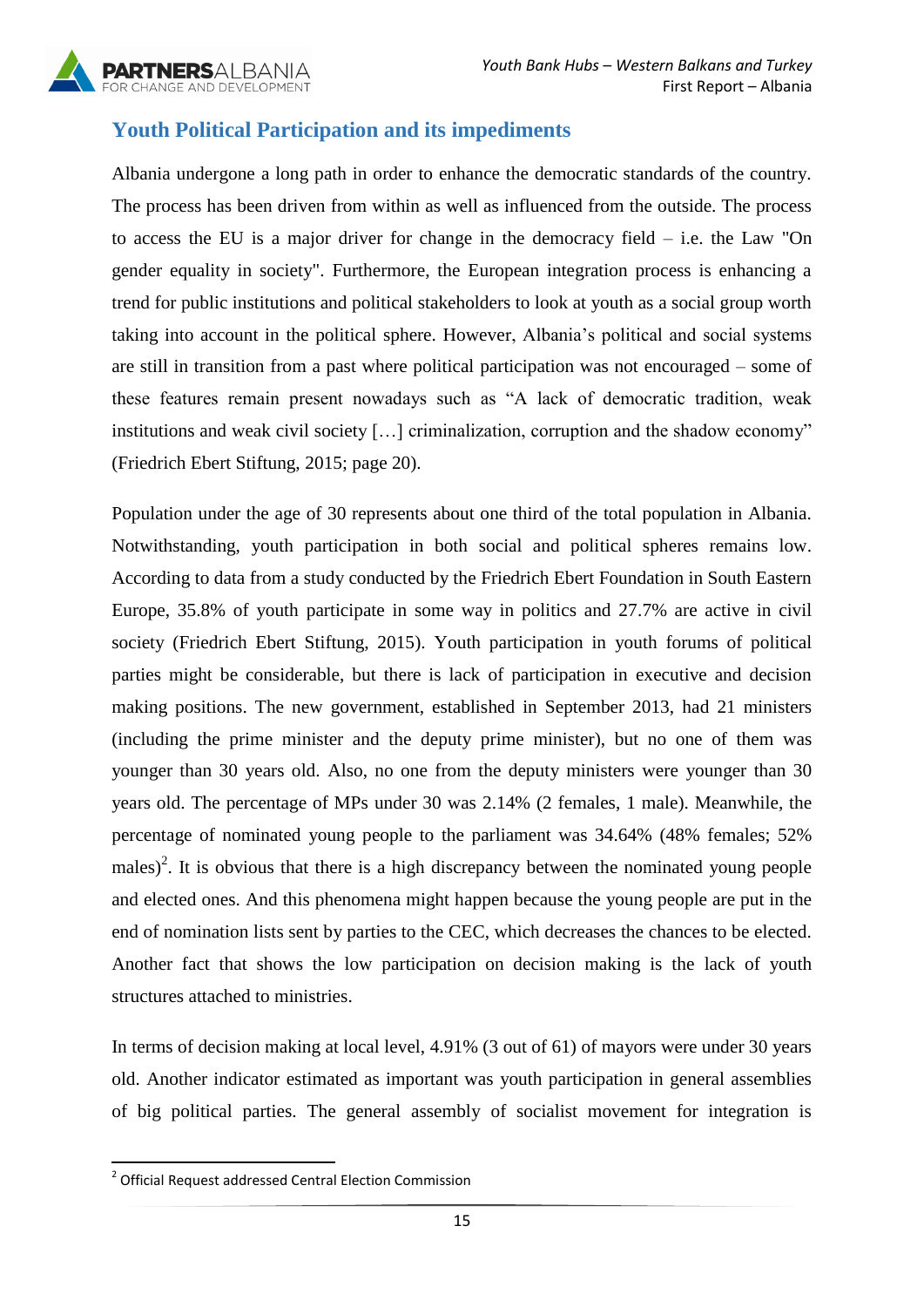

composed by 41% youngsters under 30 years old, while the Democratic Party has only 7% young people in its general assembly. Socialist party did not provide any data regarding their composition of general assemblies. In terms of data on youth structures attached to municipalities, the research team contacted 61 municipalities. From 61 municipalities, only 28 responded to the request. Only 11 municipalities declared that have youth structures established.

Another important data which is not measured is the participation of young people in election. This is very indicative fact on political participation, which should be measured by CEC during next elections.

With regard to the openness and accountability of the central and local government to inform and communicate with the public and particularly with young people is conducted a desk research on the online communication tools possessed by public institutions. It is noticed that almost 20 out of 21 public institutions at central level (ministries/parliament) have a website and also a facebook and a twitter account at the same time. At local level, only 37 out of 61 municipalities have a website; 51 out of 61 have a facebook account and only 7 out of 61 have a twitter account. After navigating their accounts, in overall it is noticed that online pages of municipalities do not have enough content about their activities; in some cases the accounts are not updated; and there is a lack of interaction between them and their followers.

In addition to political participation in terms of representation in governing institutions, there are other forms of participation in social and political matters that youth can engage with. Although youth organisations exist, not many youngsters are engaged in their activities. There is lack of data about CSOs led by young people. Even for CSOs that consist of young people, there is a lack of capacity in terms of leadership, management, and funding that render these organisations ill-equipped for surviving in an environment where they face several constraints – i.e. public perception do not welcome much voluntarism activities since they remind the communist period forced volunteer activism; the lack of funding within the country increases dependency from foreign donors; the legal framework do not provide youth organizations with a place in society for them to engage youth in different forms of civic and political participation.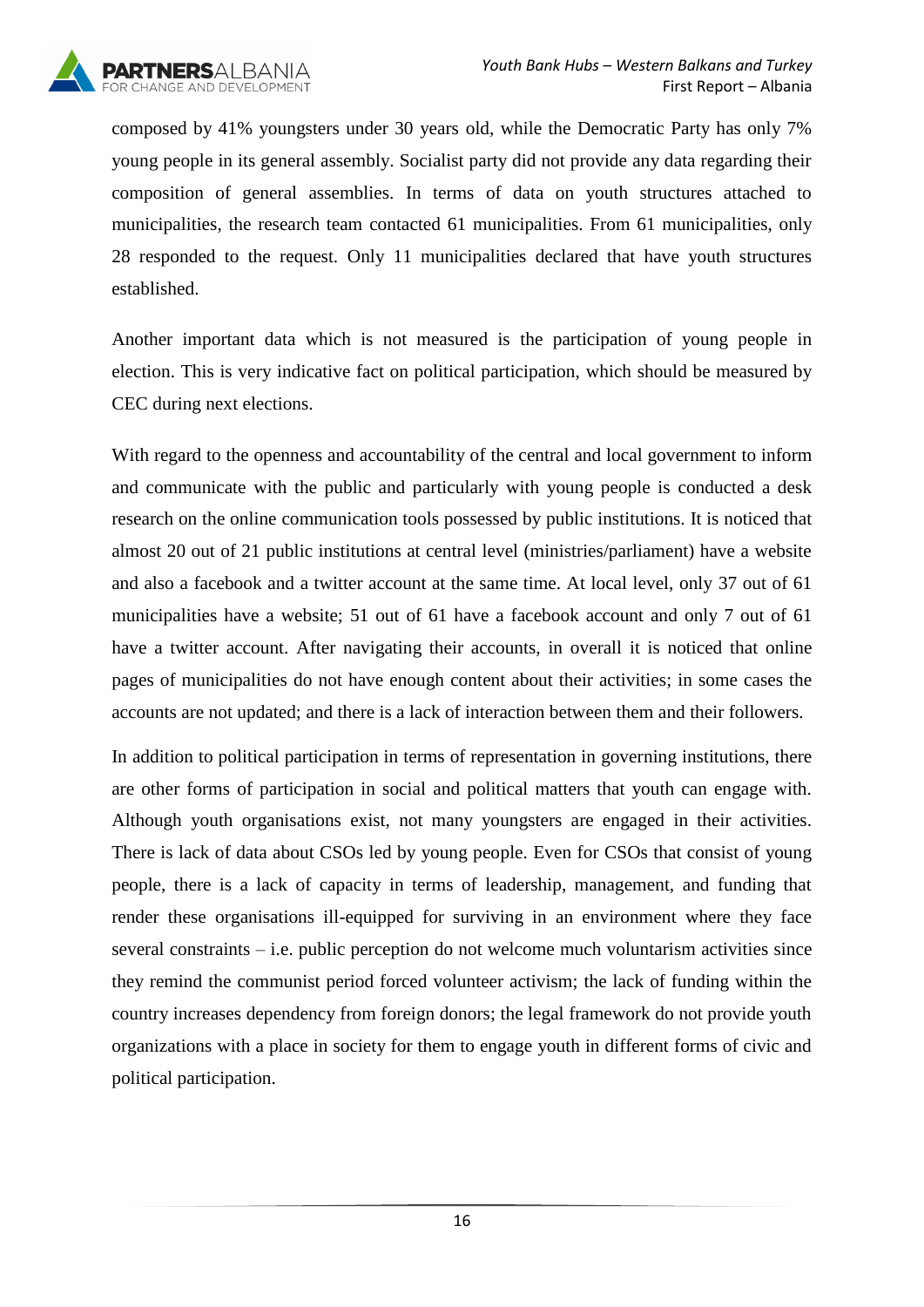

## <span id="page-16-0"></span>**Priority areas for advocacy**

The legal, institutional and governance structures regarding youth and youth participation in politics are not developed in Albania. There is a lack of mechanisms aiming at developing youth's interest in participating in the public sphere.

Therefore, there is a need to revise and strengthen the legal/ institutional framework of the country at all levels, from national to local, as well as to re-think the governance mechanisms and processes at the core of these institutions in order to bring youngsters on board and to create youth structures attached to local and central government. The reform process of this framework should definitely involve youth. Also, the role of the existing structures should be meaningful and important in the process of consultation and participation in decision making.

- Anticorruption, law enforcement, transparency policies have been approved in recent years, but once again, implementation falls short. More inclusive, participatory processes for decision and policy-making that involve all societal stakeholders is needed to achieving a co-responsibility culture, building a sense of ownership, and fostering positive attitudes toward a renewed governance style.
- Reforms regarding political participation of youngsters, such as defining a quota in  $\equiv$ parties' lists through amendment of the Electoral Code, such as every fifth candidate should be a young person under 30 years old.
- $\equiv$ Preference for senior politicians is observed in the legal framework and should be addressed. The legal system establishes the minimum age for being elected president at 40 years old, which is high in comparison to other European countries – 18 years old is the minimum requirement to fill any position in Denmark, Norway, the Netherlands, France or Spain. This fact discourages voters in seeing younger politicians as capable professionals.
- Additionally, the respective institutions should be pushed to publish data and percentages of young people participation in election and young people elected at local and central government. The same should be done for CSOs, because there is lack of published data on CSOs led by youth and composed by youth.
- Political parties are the core of the democratic system, therefore in order to increase youth participation in democracy and decision-making processes, it is a must to improve political parties approach to youth. So, young people should be much more part of high decision making bodies of political parties. Reforms range from the composition of the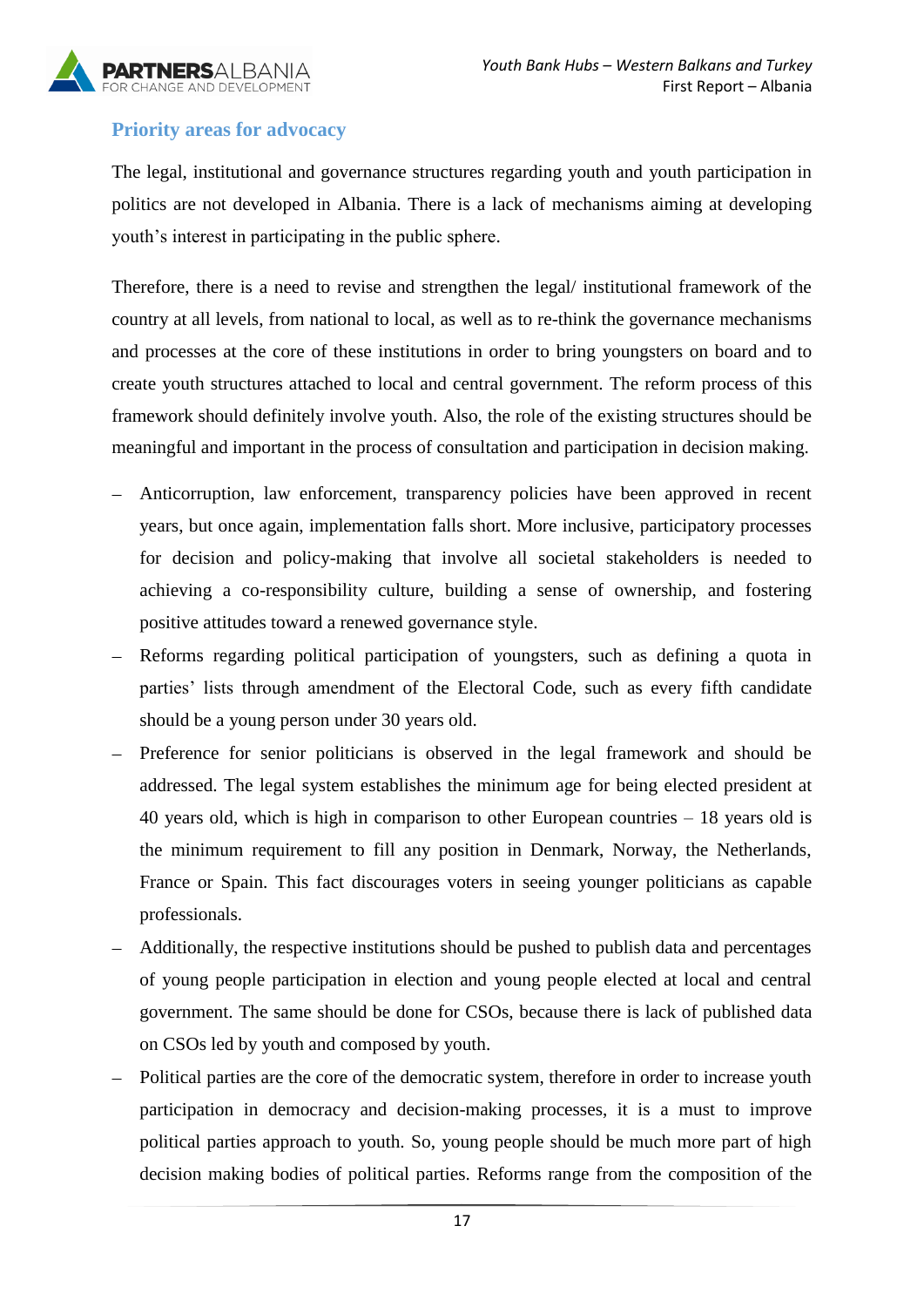

parties, internal rules, governing structures, electoral programs, mechanisms for taking stock about youth needs and include them in their agenda, or empowering the Youth Forums of Political Parties.

## <span id="page-17-0"></span>**Youth Social Participation and its impediments**

Unemployment is one of the main causes for social exclusion. According to INSTAT (2015) the unemployment rate for the age-group aged 15-29 years old is 33.2%. This is accompanied with a high percentage of young people in prisons  $(36.54\%)$ <sup>3</sup> out of all prisoners. Lack of opportunities increase the crime and the chances to engage in illegal activities. The percentage of young people in prisons differs according to gender. 99% of youngsters in prisons are males and only 1% are females.

There are though, other drivers for social exclusion that reinforce unemployment of certain groups such as discrimination based on gender, age, sexual orientation, and ethnic origin. This vicious cycle requires a holistic approach to be reversed. According to the Commissioner for protection from discrimination $4$  the number of reported young people at risk of discrimination during 2015 was 18, respectively (14) were subject of ethnic discrimination, (1) was subject of gender discrimination and (3) were subject of sexual orientation discrimination. Meanwhile during 2016 the number of reported young people at risk of discrimination was 13 out of 113.

Youngsters with low levels of education are more likely to be unemployed, suffer discrimination and poverty. The difficult engagement of minorities in the labour market is partly caused/reinforced by high illiteracy rates characterizing these populations, respectively 40.3 % of Roma and 12.7 % of Egyptians (UNDP, 2012). While 96% of Albanian children completed primary education and 80% finished secondary education, these percentages drop to 43% and 21% respectively for Roma (EBRD, 2016).

Referring to the literacy of young people in general, the 2011 census recorded 8.6 thousand young people aged 15-29 who cannot read and write. Yet, those with high level of education do not have many job opportunities for their level and/or fields of expertise, because there is a mismatch of the education system and the job market: lack of studies on the job market, market saturation for some professions, and a mismatch of market needs and available

 3 Official Request addressed to General Directory of Prisons

<sup>&</sup>lt;sup>4</sup> Official Request addressed to Commissioner for protection from discrimination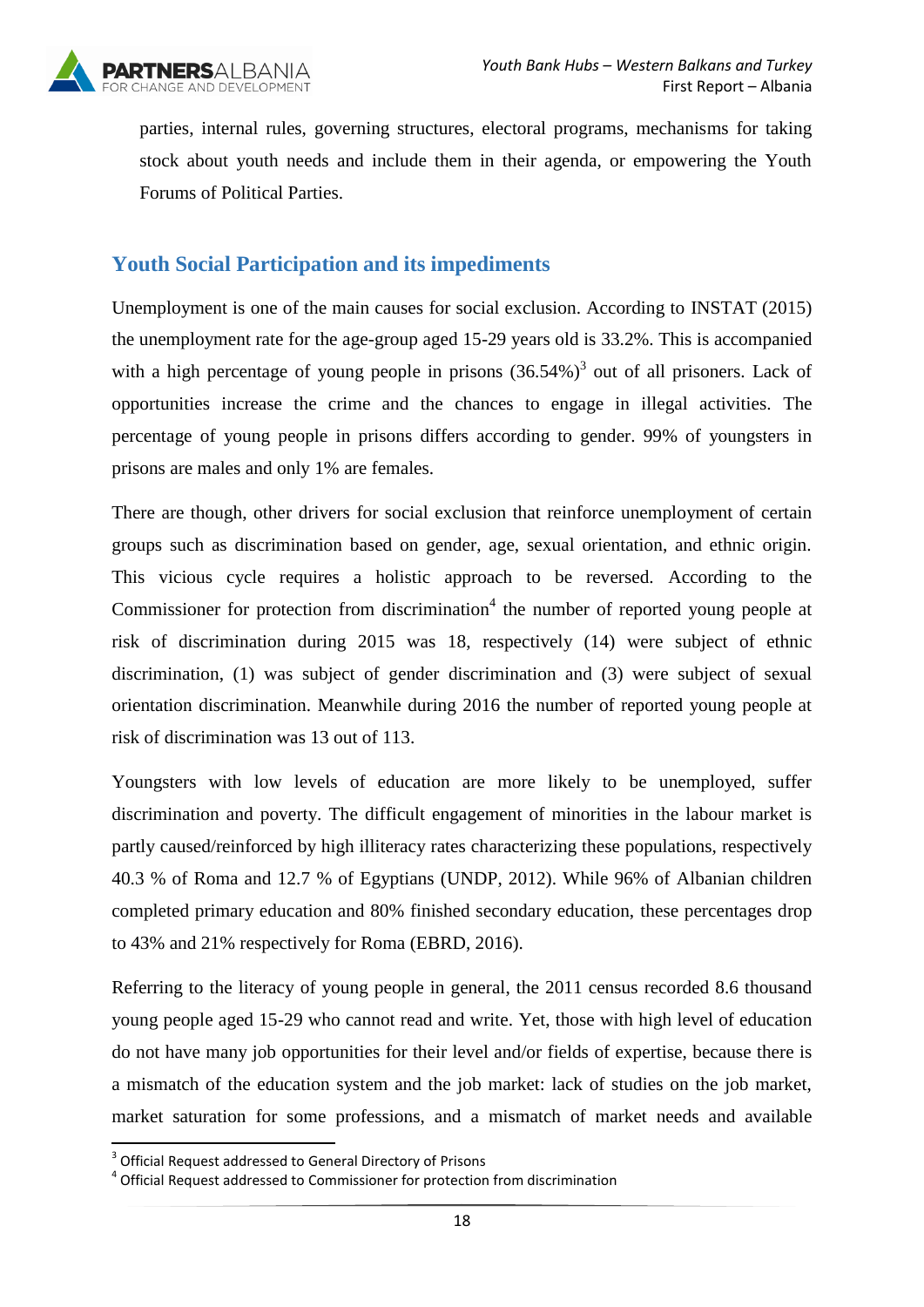

education system degrees reduce chances of employment for the young people (CRCA, 2015).

However, in overall the educational level of the Albanian youth is increasing rapidly. 35,254 young people are graduated from secondary level of education. The share of young people with only the compulsory level of education of lower secondary school dropped from around two thirds (64 percent) in 2001 to half (50 percent) in 2011 (INSTAT, 2015). There has been an increasing enrolment of youth in universities, from 122 thousand in the academic year 2009-10 to 146,756 in 2015-16. About 173,819 students have been enrolled during 2013- 2014, which is the highest number during recent years. Also, the number of female students has been higher than that of males for the universities, which in 2013-14 amounted to 57 per cent. The main upward shift occurred not so much towards upper secondary education (from 25 to 32 percent), but even to completed tertiary education, which increased from 4 to 14 percent. Humanities & Arts was the field of university studies that produced largest number of graduations, accounting for 41 percent of all graduations in 2014. Other major fields were Health & Welfare and Agriculture (each with 13 % of graduations), Education and Social sciences, Business & Law (both with 9 %) and Natural sciences (8 %) (INSTAT 2015). The last updated data show that the number of young people graduated during 2013-2014 was 29,137 (INSTAT, 2014). Basically, there is a high discrepancy between those enrolled in tertiary education and those who finally get graduated. It is important to reveal the reasons of this gap in tertiary education. On the other hand, vocational training is emerging as an intermediate job niche for young people and as an alternative opportunity for education.

Poverty reduction is an essential component of social inclusion, and sometimes is considered the backbone of anti-exclusion policies. According to LSMS 2012 data<sup>5</sup>, an estimated  $15$ percent of population aged 15 to 29 was poor and could not meet the basic standards of living (INSTAT, 2015). Nonetheless, poverty is a multi-faceted reality, which translates not only into economic terms but also in (lack of) access to public services and the existence of basic welfare safety nets. Even though Albania has a growing economy, wealth is not evenly distributed and inequalities are on the rise according to the rural/ urban divide, as well as to other social divides based in gender, age, literacy rates, and ethnic origin. Therefore, social cohesion and inclusion parameters are affected by all the above mentioned facets of poverty.

<sup>1</sup> <sup>5</sup> For Albania, the Living Standards Measurement Survey (LSMS) provides information to assess the level of poverty in the country.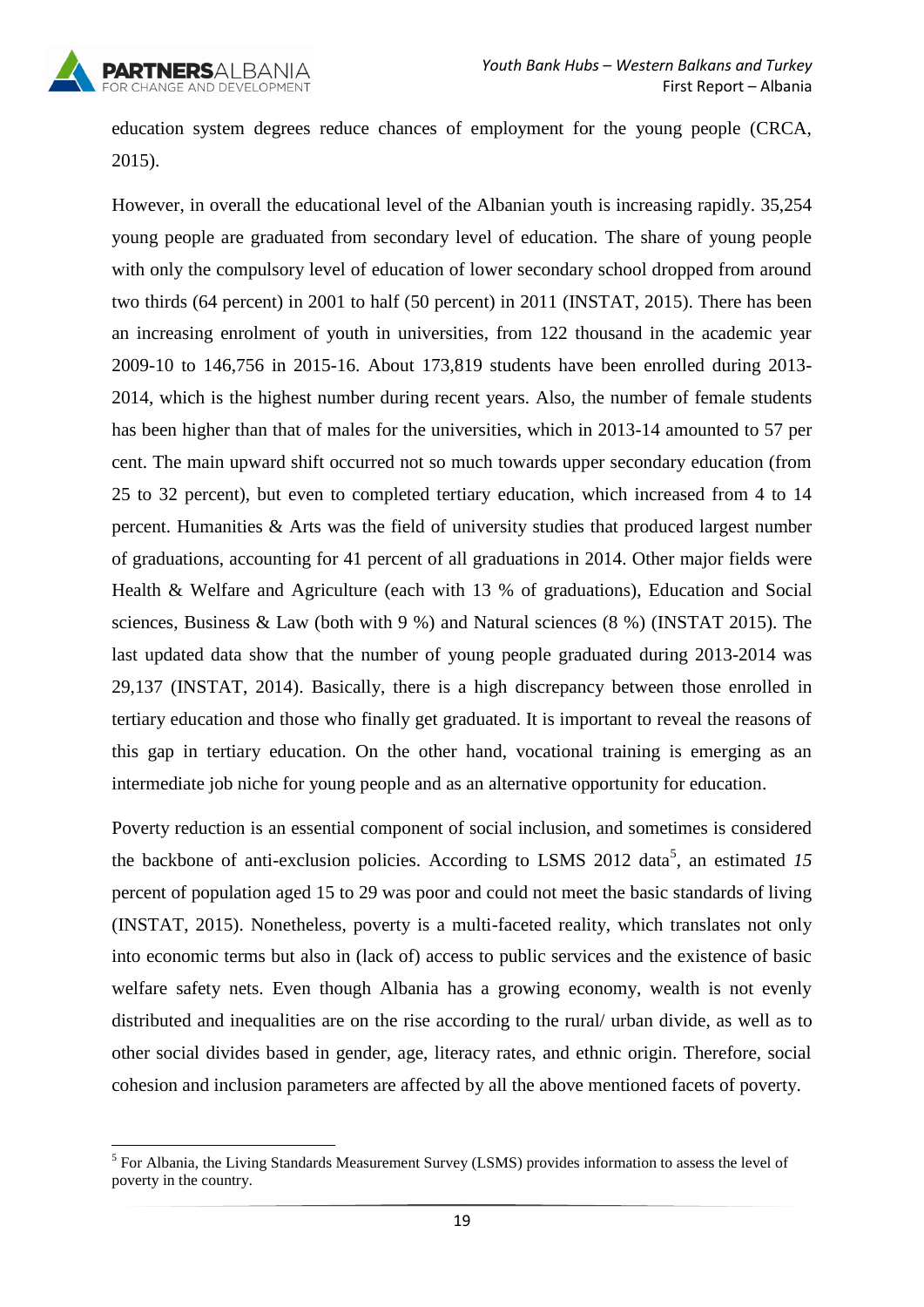

A response to this situation is well detailed in the National Strategy for Development and Integration as follows: "*reduce disparities in access to basic services between city centres and suburbs, between rural and urban areas, and between mountainous and flat areas; increase the efficiency of the economic aid scheme, switching from a passive to an active scheme; establish a fully operational and effective social care system based on the principle of decentralisation and de-institutionalisation, for the inclusion of vulnerable groups into social protection programmes*". (NSDI, 2014; p.88).

Another apparent problem for youth in Albania is the lack of social engagement in internships, volunteer activities etc. 19.7% of youth have been part of internships, with a small difference between females and males with regard to their engagement in internships, with females leading slightly. With regards to social engagement, it has been noted that only 16% of young people were involved in volunteer activities during last year in Albania (Friedrich Ebert Stiftung, 2012). Similar data has also been reported by the 2010 Civil Society Index, where 18% of the interviewees had contributed to volunteer work, and just as many are a part of various social profile organizations (IDM, 2010). With the approval of the law No. 45/2016 on "Volunteerism" is expected an increase of civic engagement and participation of individuals in social life.

The lack of opportunities for young people triggers internal and external displacements: first from the mountains to the plains, second from the rural to the urban settings, and third from Albania to abroad. According to a survey carried by Friedrich Ebert Foundation "*two young Albanians out of three nurture hopes of migration*" (Friedrich Ebert Stiftung, IDRA, 2013; p.1). Among those who returned, economic considerations constituted the predominant reasons behind the initial migration of young Albanians: lack of employment, better job opportunities and better income prospects were the three main reasons to emigrate (INSTAT, 2015).

#### <span id="page-19-0"></span>**Priority areas for advocacy**

The legal and institutional framework do not enhance participation of youth in social sphere in Albania. There is a dominant culture among public institutions that youth is not going to become a main stakeholder in shaping the country's future any time soon, which is in contrast with the demographic distribution of population in Albania – one of the youngest within Europe.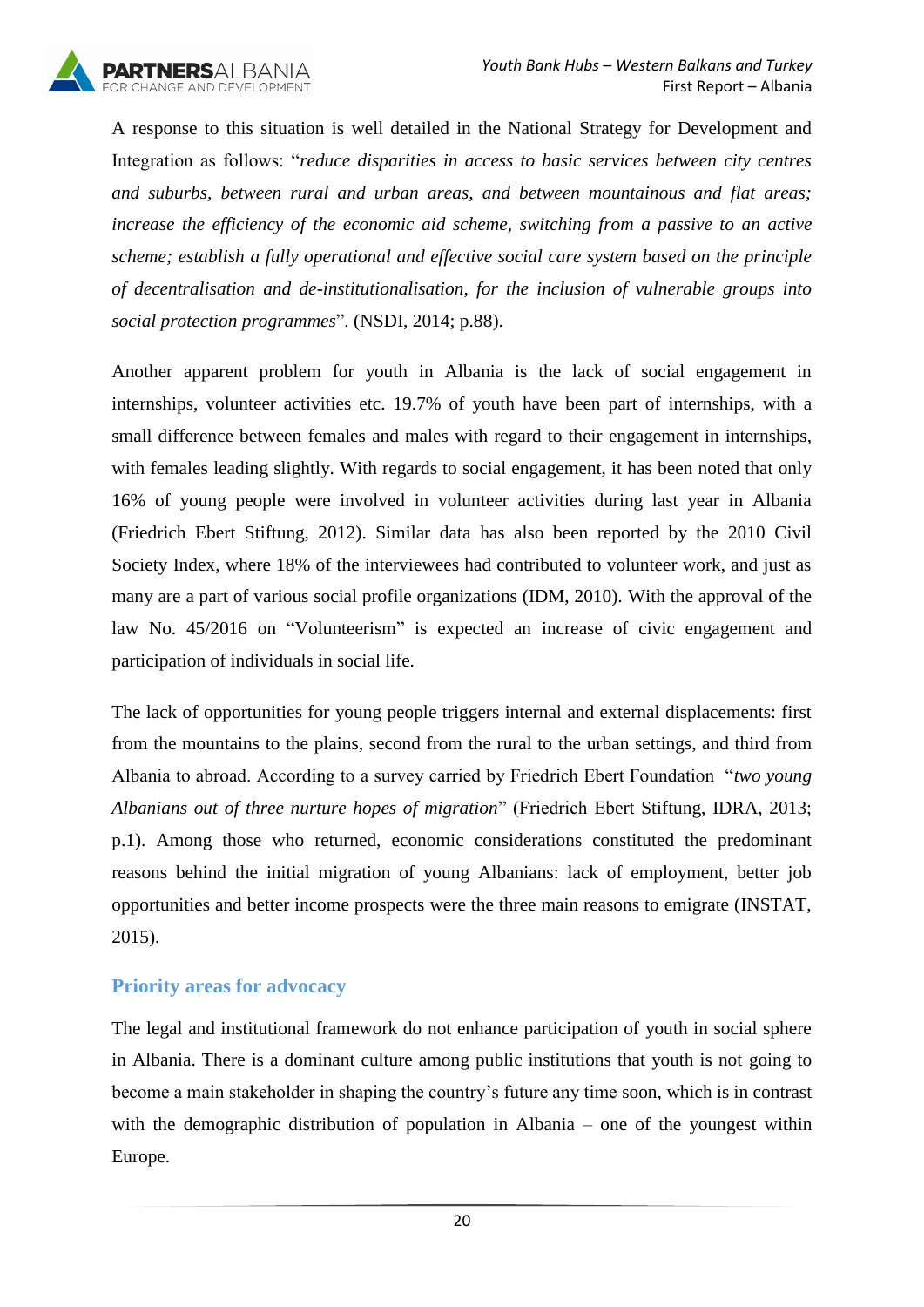

- Laws and regulations have been approved in recent years in frame of the country's transition to democracy and because of its objective to grant EU membership. Yet, implementation of some laws is either lagging behind or it is not producing the intended results. As an example, the "Law on gender equality in society" falls short in guaranteeing a *de facto* gender equality in the job market or in political participation.
- The creation of networking structures, promoting intra-country and international cooperation among youth organizations would enable partnerships formation and enhance their visibility.
- Exposure to and coordination with other organizations contributes to building capacity of nascent CSOs and CSOs.
- The huge percentage of youngsters in prisons is an issue that should be addressed through a long-term strategy. This issue could be seen in multidisciplinary focus. Firstly, the enhancement of education in primary and secondary schools and the enhancement of extracurricular activities such as sports clubs, arts, where youngsters can share common interests and hobbies and can be engaged in social life rather than crime and illegal activities. The creation of public spaces provided for cultural, sports activities especially for young people would be helpful.

Education is a major field of intervention for two reasons: on the one side, education's potential as a social leverage is widely documented, offering possibilities for both selfdevelopment and autonomy, as well as increasing own prospects in succeeding in job searching. On the other hand, the current situation offers room for improvement in several sides of the wide educational field, therefore major investment is required.

- In order to raise the quality of education while making it more aligned to market needs, it is a must to undertake an exhaustive revision of curricula, enhance teachers' delivery standards, and include practical training along the studies.
- Albanian policies should be more aligned to EU policies in order to benefit from student  $\equiv$ mobility through ERASMUS+ programme as well as to foster quality of higher education and degrees comparability through Bolognas Plan application. Education services provision has to increase its accessibility as well as to improve its quality, in both preuniversity level and university/ graduate level. (NSDI, 2013)
- Reforms in education laws will be required to adjust the Albanian framework to the European standards, policies, and programmes.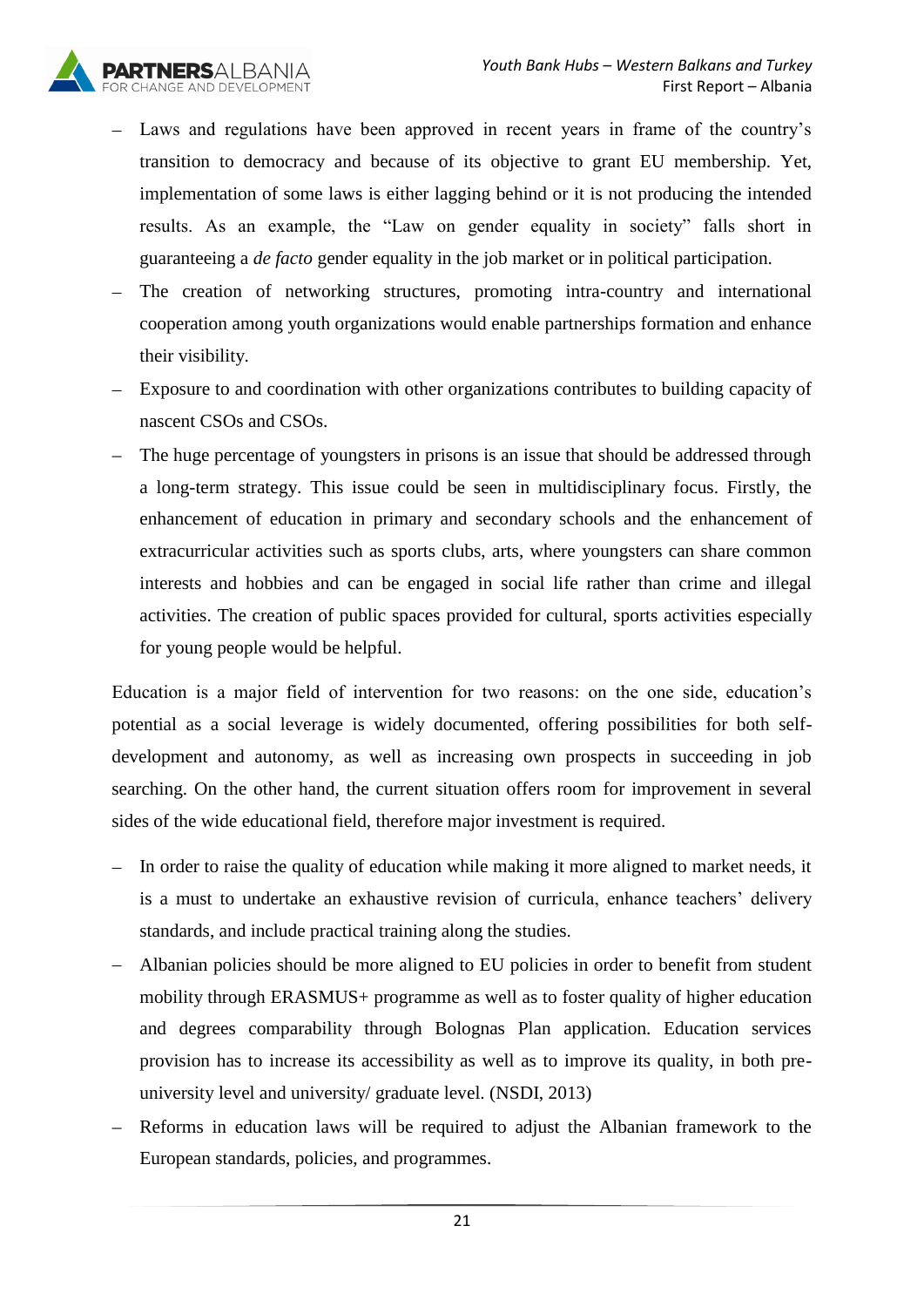

- Moreover, there is a need to promote Vocational Education and Training (VET). People with low levels of education find more difficult to land a job, but so do those with highest levels of education, since there are no job opportunities matching their level and expectations. In this context, VET emerges as a niche of opportunities for youngsters. A notorious investment of resources is the cornerstone for boosting VET provision, maximizing its potential for employability of youngsters.
- Another issue to advocate for is the lack of data on young people at risk of continuous care.

### <span id="page-21-0"></span>**Youth Economic Participation and its impediments**

Moreover, the high rate of youth unemployment (33.2%), an alarming rate of 32.8% youngsters not engaged in employment, education, training (INSTAT, 2015) and a prevalent intend to leave the country among highly-educated youngsters depicts a grim perspective for the future of the country.

Albania's economy has been growing for the last 25 years, more than doubling the GNI per capita from the 1980s to nowadays. The global financial and economic crisis that started in 2008, has affected the pace of this growth in Albania. Even though the country is not highly inserted in the international financial markets, the severe effects of this crisis in Greece and Italy, Albania's two major business partners, have slowed down own economic growth. Neighbouring countries' ill economies are not only detrimental to Albania's economy in terms of trade, but also in relation to opportunities for Albanian migrant workers as well as for the remittances, which account for the 8,5% of the Albanian GDP (EBRD, 2016). However, the growth experienced during the decade prior to the financial crisis enabled Albania to achieving a middle-income status. According to the World Bank, extreme poverty halved between 2002 and 2008, from 25,4% to 12,4% of the population (World Bank, 2013).

There is an increase of unemployment rate among young people from 21.9 percent in 2011 to 33.2 percent in 2015 (INSTAT, 2015). The percentage of long-term unemployed among the total number of unemployed youth was 63.1 percent in 2011. This is higher than in any country in the EU in the same year and deserves appropriate attention from policy makers. There is a need to reveal data on the number of young people in general but also young people with disabilities employed in private and public sector, in order to comprehend more about the sector, which absorbs and employs the most part of young people.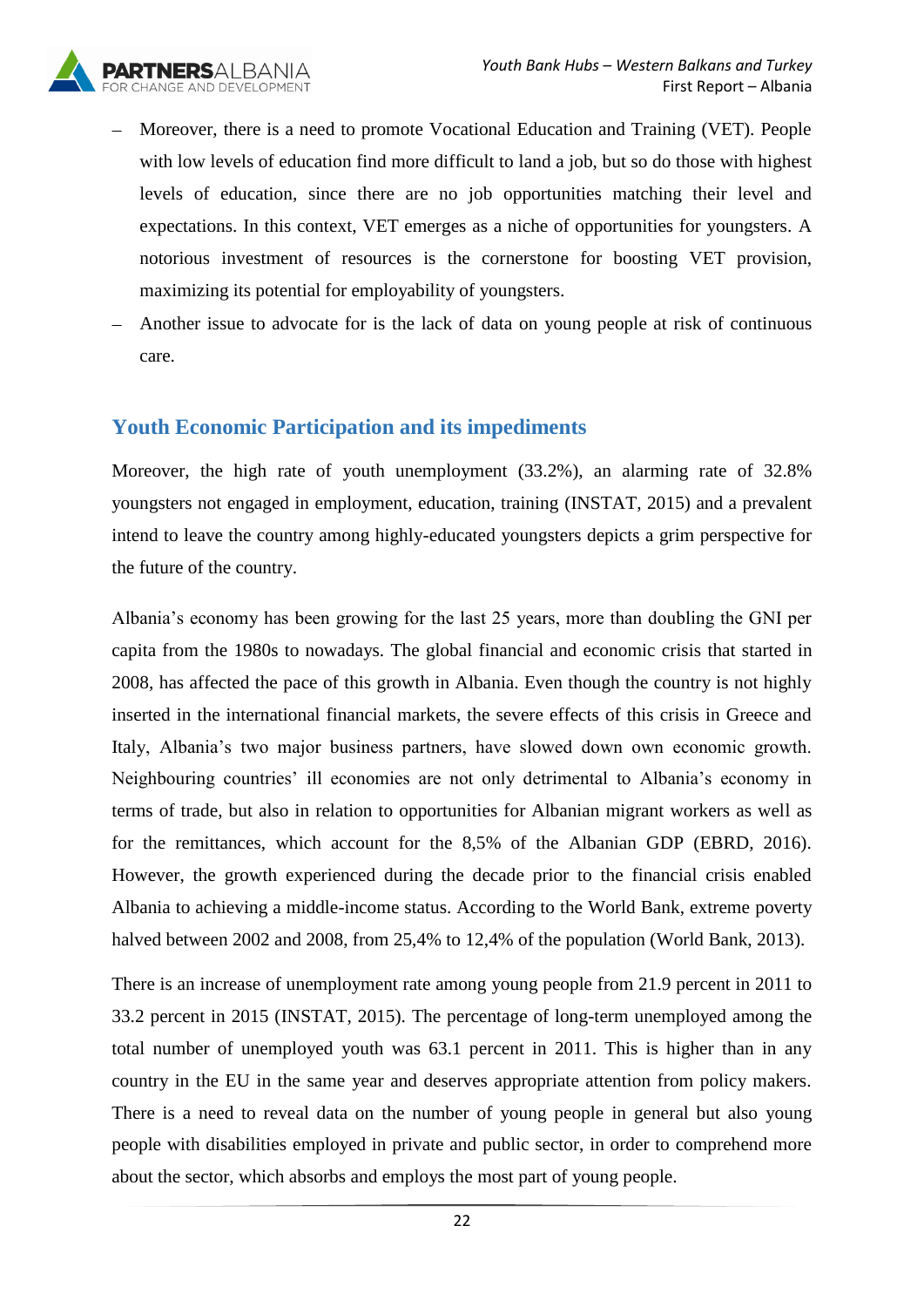

For youth, the educational career is the main process competing with engagement in economic activities: almost two-thirds (65.9%) of the economically inactive persons in the age group 15-29 are inactive because of enrolment in education and training. For female youth, family formation and household tasks are additional competing careers, as reflected in the share not working because of domestic tasks (18.5%). Also, discouraged workers (7.2%) and other unknown reasons affect the lack of participation in labour force (INSTAT, 2015).

General Directory of Taxes<sup>6</sup> declared that 29% of self-employed people are youngsters. Meanwhile, 18 out of 33 young people started their start-up with the financial support of state<sup>7</sup>. This kind of data collected through requests for information look quite interesting but definitely could not be described as encouraging for entrepreneurship without having a base for comparison.

The analysis on employment is threefold: first, the primary sector accounts for majority of works but they account for a small share of GDP generation – therefore are jobs poorly paid and with conditions that are unattractive to youth. Secondly, the country undergone a process of deindustrialization that left large sectors of population unemployed. The third conclusion is that services industry, mainly tourism and construction, were severely affected by the financial crisis across Europe, which particularly touched the two main Albania's business partners, Italy and Greece. Several challenges emerge in this context: how to create jobs requiring high level of education matching the expectations of youngsters with strong academic background and retain their talent, cutting off the "brain-drain" process? How to boost a decreasingly profitable primary sector as to absorb part of the unemployment and reduce the migration process from rural to urban areas? What can be done to strengthen the secondary sector of the economy, when factories re-locate and youth want have higher studies and aims at leaving the country either for studies or work? Can a service-oriented economy be developed in a context of financial crisis in neighbouring countries?

#### <span id="page-22-0"></span>**Priority Areas for Advocacy**

 $\overline{a}$ 

One of the most challenges on youth economic participation is unemployment and a huge mismatch between education, qualification of young people and job market.

 $^6$  Official Request addressed to General Directory of Taxes

 $^7$  Official Request addressed to Ministry of Economic Development, Tourism, Trade and Entrepreneurship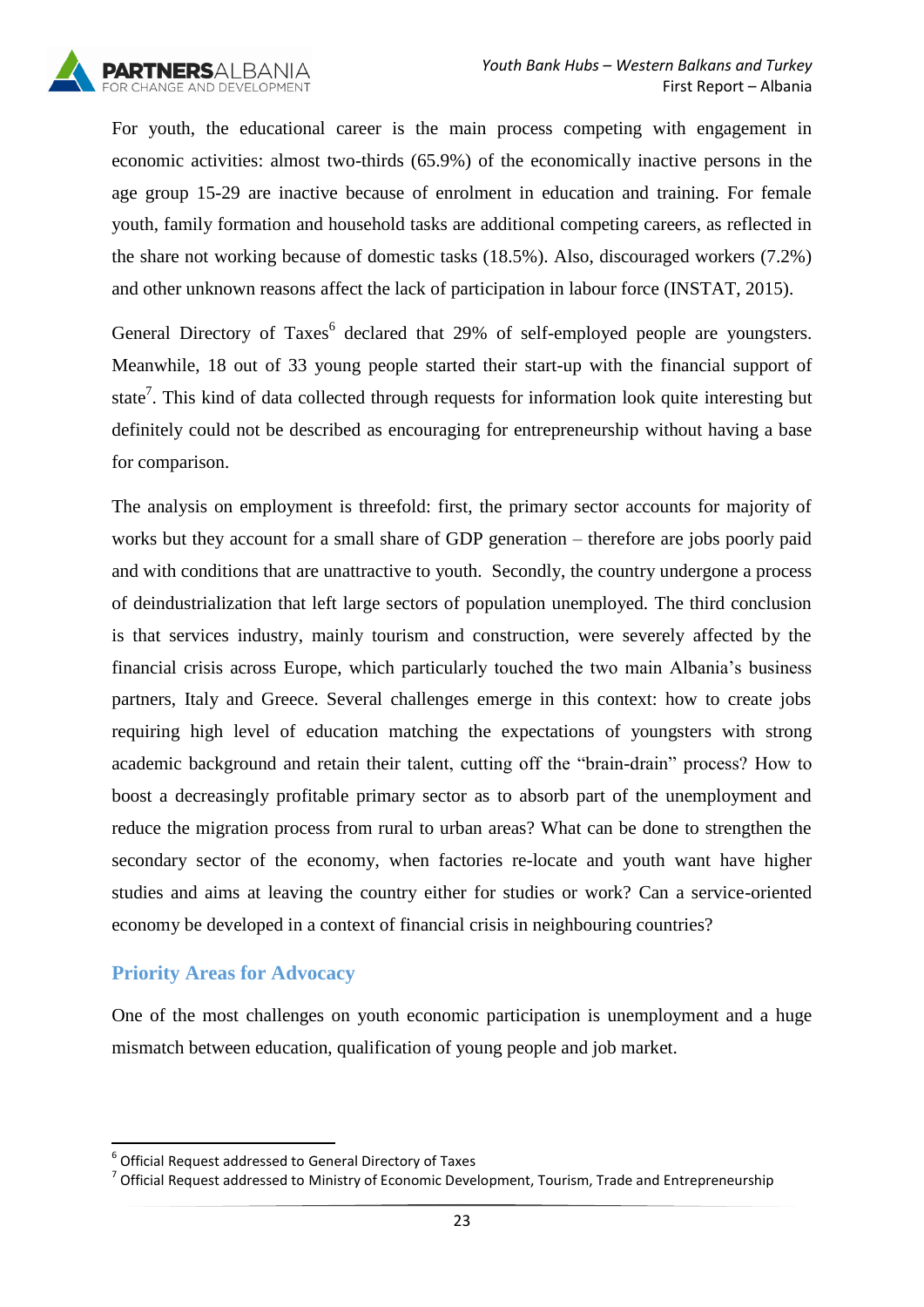

In order to create more employment two actions should be undertaken: on the one hand,  $\equiv$ to strengthen the mechanisms for job search and job access, investing in occupational services and providing job search-skills building; on the other hand, to create an enabling environment for development of self-employment initiatives, building entrepreneurial skills as well as easing access to credit. There is a need not only to establish more start-up funds for entrepreneurs, but also to make efforts in promoting these kind of schemes for all youngsters that live in the territory of Albania. Also, social enterprises represent a niche of opportunity for both job creation and social inclusion, since they combine in their nature a profit-making strategy with a social aim. A recognition of their added-value to society should seek initiatives for a more appropriate fiscal, legal and tax treatment, as well as more opportunities for accessing to funding and in-kind resources.

There is a need to further gender equality in the job market. Despite laws being approved, appropriate implementation must follow through in order to achieve regulation's intended results.

- Complementary services should be provided to women in order to ensure a fairer distribution of jobs among genders. Guaranteeing equal treatment in regulations is the starting point but supplementary efforts must be considered. Affordable and accessible services of children and elder care as well as measures of flexibility in combining family responsibilities and work should be in place. Equal salary rates for equal jobs should be respected. A long and steady process of empowering women starting from school, should be undertaken in order to counterbalance the macho-dominant culture in the job market. Thus would certainly enhance accessibility of women to high rank positions. Access to credit is in theory guaranteed for both genders equally but in practice women lack the collateral in majority of the cases, since land is registered under the head of family -in 90% of the cases land is owned by men (EBRD, 2016) – reforms in this regard are advised too.
- Programs like "brain-gain" are producing positive effects but they can backlash if not properly implemented. Careful attention to and further development of this kind of initiatives should be considered.
- Even though the movement of cooperatives is not well-perceived after the communist era, strengthening and coordination of small producers in the rural regions should be given a thorough thought. The modernization of land exploitation would contribute to slow down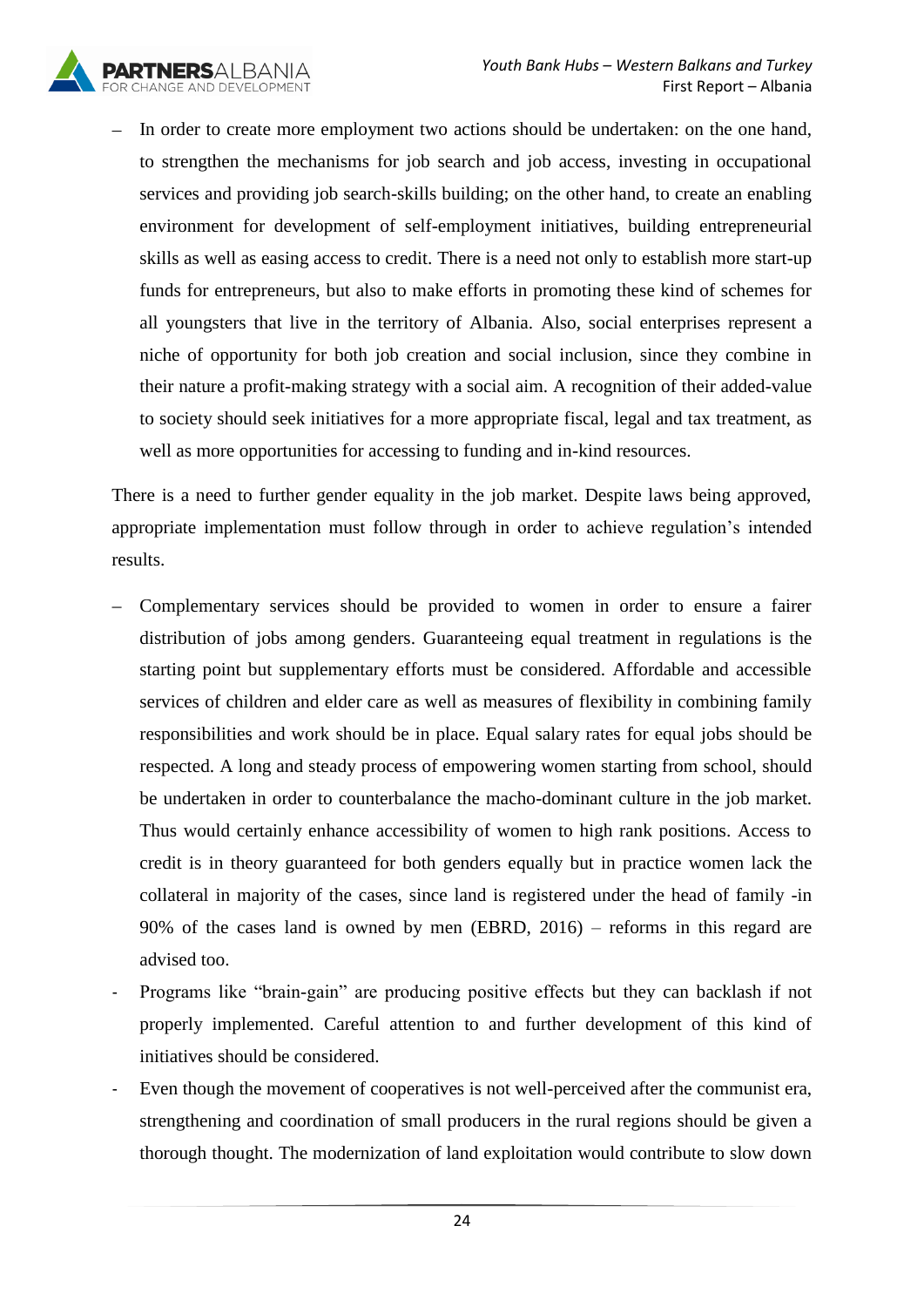

the migration process from rural to urban areas, which at the same time influences the rising of poverty rates in urban settings.

<span id="page-24-0"></span>VET appears as a promising opportunity to build skills and competences of youth according to labour market's needs. A country with skilled human resources is more prone to retain its factories as well as to receive investment for further development. Thus, in turn would be accompanied by the creation of jobs. Tourism and construction would benefit from this VET programs as well, as there would be professionals to cope with demand during the stationary touristy season, as well as more professionalized workers to meet the construction requirements when this sector boosts. A dialogue among labour market main players, designers of VET curricula, legislators and implementing institutions, should be promoted in order to adjust the offer of courses and the competences they provide to the market needs, thus enhancing employability of participants in VET programs.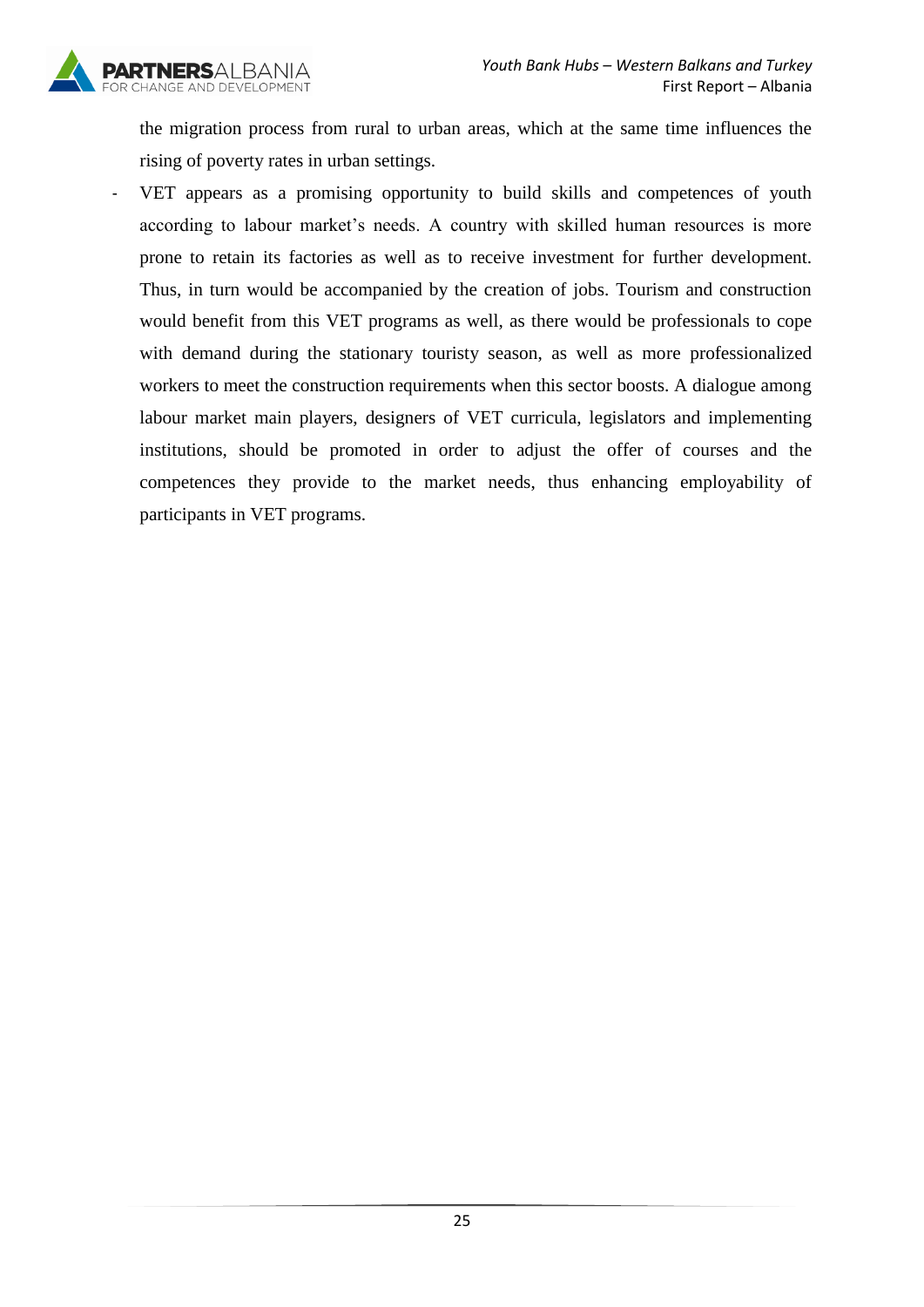

## **Bibliography**

- o Boka, M. and Torluccio, G.,(2013) *Informal Economy in Albania*, within Academic Journal of Interdisciplinary Studies
- o CRCA (2015), Youth Participation in Politics and Decision-making in Albania 2011- 2015.
- o Council of Europe (2012) Youth Policy in Albania.
- o EBRD (2016), Strategy for Albania.
- o European Commission (2014) EU Youth Strategy, retrieved from: [http://ec.europa.eu/youth/policy/implementation/work\\_en.htm](http://ec.europa.eu/youth/policy/implementation/work_en.htm)
- o Friedrich Ebert Foundation (2015), Lost in Democratic Transition? Political Challenges and Perspectives for Young People in South East Europe.
- o Friedrich Ebert Foundation (2013), "Albanian Youth 2011: Between Present Hopes and Future Insecurities!"
- o Freedom House, Albania country report 2014, retrieved from: <https://freedomhouse.org/report/freedom-world/2014/albania>
- o IDM (2010), Civil Society Index for Albania
- o INSTAT (2015), Youth in Albania: Challenges in Changing Times
- o INSTAT (2015) Labour market report 2015, retrieved from: [http://www.instat.gov.al/media/328212/tregu\\_i\\_punes\\_2015\\_.pdf](http://www.instat.gov.al/media/328212/tregu_i_punes_2015_.pdf)
- o INSTAT (2016) Population of Albania 2016, retrieved from: [http://www.instat.gov.al/media/322941/press\\_release\\_population\\_of\\_albania\\_1\\_janua](http://www.instat.gov.al/media/322941/press_release_population_of_albania_1_january_2016.pdf) [ry\\_2016.pdf](http://www.instat.gov.al/media/322941/press_release_population_of_albania_1_january_2016.pdf)
- o Ministry of Social Welfare and Youth (2015) National Youth Action Plan 2015-2020, Url: [http://www.sociale.gov.al/files/documents\\_files/15-07-15-03-53-](http://www.sociale.gov.al/files/documents_files/15-07-15-03-53-35plani_kombetar_i_veprimit_per_rinine_eng.pdf) [35plani\\_kombetar\\_i\\_veprimit\\_per\\_rinine\\_eng.pdf](http://www.sociale.gov.al/files/documents_files/15-07-15-03-53-35plani_kombetar_i_veprimit_per_rinine_eng.pdf)
- o Ministry of Integration (2015), Indicative Strategy Paper for Albania 2014-2020, Url: [http://www.integrimi.gov.al/files/documents\\_files/15-10-16-01-09-](http://www.integrimi.gov.al/files/documents_files/15-10-16-01-09-37CSP_for_Albania_-_Version_18.08.2014.pdf) [37CSP\\_for\\_Albania\\_-\\_Version\\_18.08.2014.pdf](http://www.integrimi.gov.al/files/documents_files/15-10-16-01-09-37CSP_for_Albania_-_Version_18.08.2014.pdf)
- o National Strategy for Development and Integration 2014-2020.
- o UNDP (2012), Roma in Albania, Url: [http://www.al.undp.org/content/dam/albania/docs/misc/Roma%20in%20%20Albania](http://www.al.undp.org/content/dam/albania/docs/misc/Roma%20in%20%20Albania%20June%202012%20profile.pdf) [%20June%202012%20profile.pdf](http://www.al.undp.org/content/dam/albania/docs/misc/Roma%20in%20%20Albania%20June%202012%20profile.pdf)